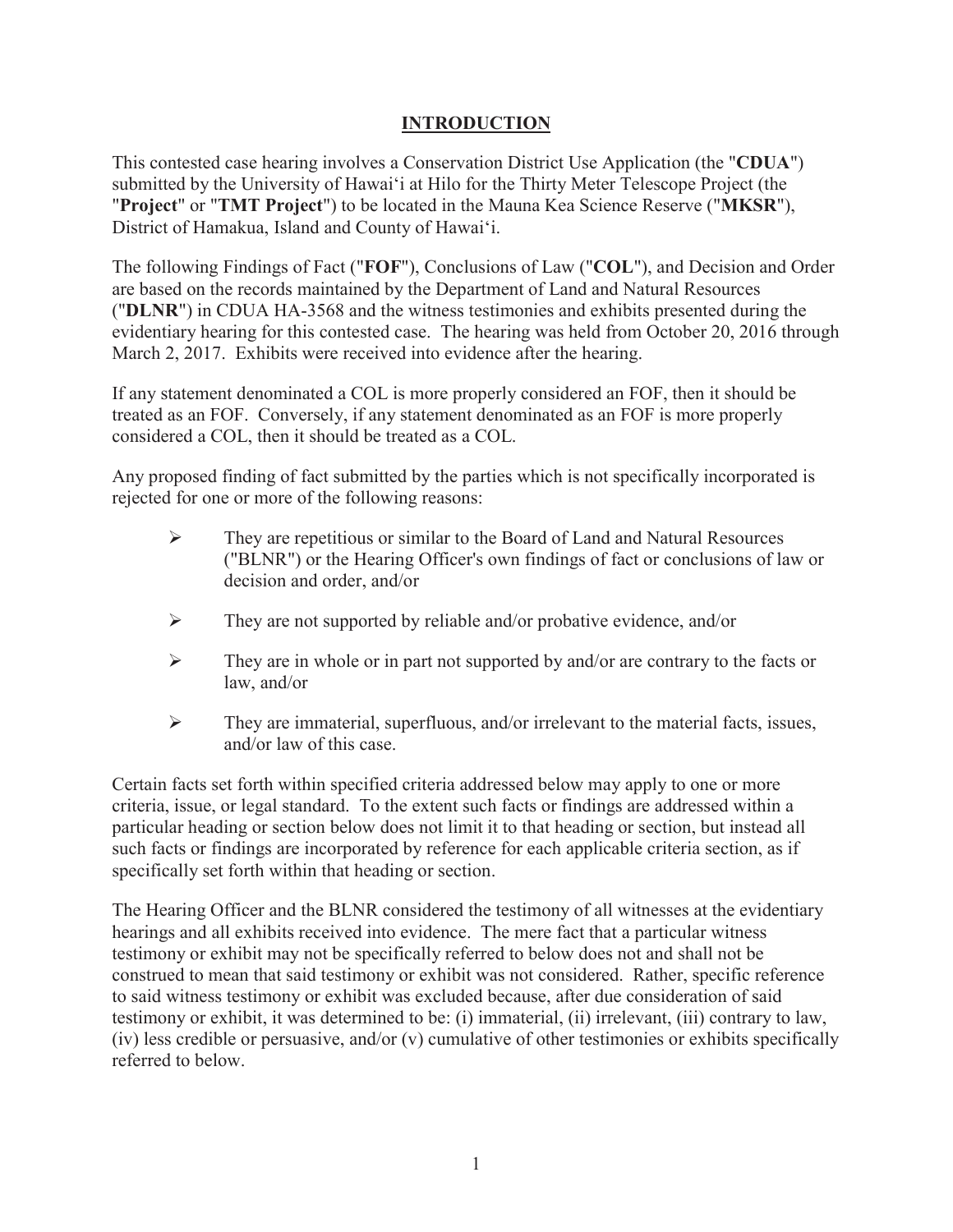#### **I. THE PARTIES**

- 1. The University of Hawai'i ("**University**") was originally established as the state university of the State of Hawai'i and constitutes a body corporate under Hawai'i law. The University of Hawai'i has ten campuses statewide, one of which is the University of Hawai'i at Hilo ("**UH Hilo**" or "**UHH**"). The UH Hilo, on behalf of the University, is the Applicant of the CDUA for the TMT Project. The University of Hawai'i and UH Hilo may be referred to interchangeably, and sometimes collectively, as the "University" herein. During the contested case proceeding, the University was represented by Carlsmith Ball LLP.
- 2. Mauna Kea Anaina Hou ("**MKAH**") is an organization of native Hawaiian cultural practitioners who have genealogical ties and/or who engage in traditional and customary practices related to Mauna Kea. It is also an unincorporated association that participated in the prior contested case proceeding involving the UH Hilo's CDUA for the TMT Project under DLNR Docket No. HA-11-05 ("**Prior Contested Case**"). From the beginning of this contested case until October 10, 2016, MKAH was represented by Richard Wurdeman, Esq. ("**Wurdeman**"). From October 11, 2016 through the present, MKAH was represented by non-lawyer Kimberly "Kealoha" Pisciotta ("**Pisciotta**"), who is the current president of MKAH. Tr. Vol. viii, 10/17/16 at 4:16-17; WDT of Ms. K. Kealoha Pisciotta, Exh. B.01a.
- 3. In addition to representing MKAH, Pisciotta represented herself in her individual capacity in this proceeding. She is a native Hawaiian practitioner of traditional and customary cultural and religious practices relating to Mauna Kea. Her other cultural practices include those relating to la`au lapa`au (medicinal practices) with ocean and some land plants and also Palaoa (Marine Mammals). WDT of Ms. K. Kealoha Pisciotta, Exh. B.01a. from the beginning of the contested case until October 10, 2016, Pisciotta was represented by Wurdeman. From October 11, 2016 through the present, Pisciotta represented herself *pro se*.
- 4. Clarence Kukauakahi Ching ("**Ching**") is a native Hawaiian cultural, spiritual and religious practitioner on Mauna Kea. WDT for Clarence Kukauakahi Ching, Ex. B.19a. Ching participated in the Prior Contested Case. From the beginning of the contested case until October 10, 2016, Ching was represented by Wurdeman. From October 11, 2016, until the present, Ching represented himself *pro se*.
- 5. The Flores-Case 'Ohana is an unincorporated, family association consisting of E. Kalani Flores ("**Flores**"), B. Pualani Case ("**Case**"), and their two children. They reside in Pu'ukapu, Waimea, Kohala Waho, Mokupuni o Hawai'i. Flores is a Kanaka Maoli (also identified as a Native Hawaiian, he hoa'äina o Moku o Keawe, he 'öiwi o ka pae 'äina Hawai'i, an indigenous person of the archipelago of Hawai'i) and a descendent of native Hawaiians who inhabited the Hawaiian Islands prior to 1778 as established through his genealogical lineage of Hukiku and Keulua. He is a cultural practitioner with substantial interest in Mauna a Wäkea (also referred to as Mauna Kea), who continues to exercise his traditional and customary Native Hawaiian cultural, spiritual, and religious practices and who continues to engage in cultural practices, protocols, and ceremony gatherings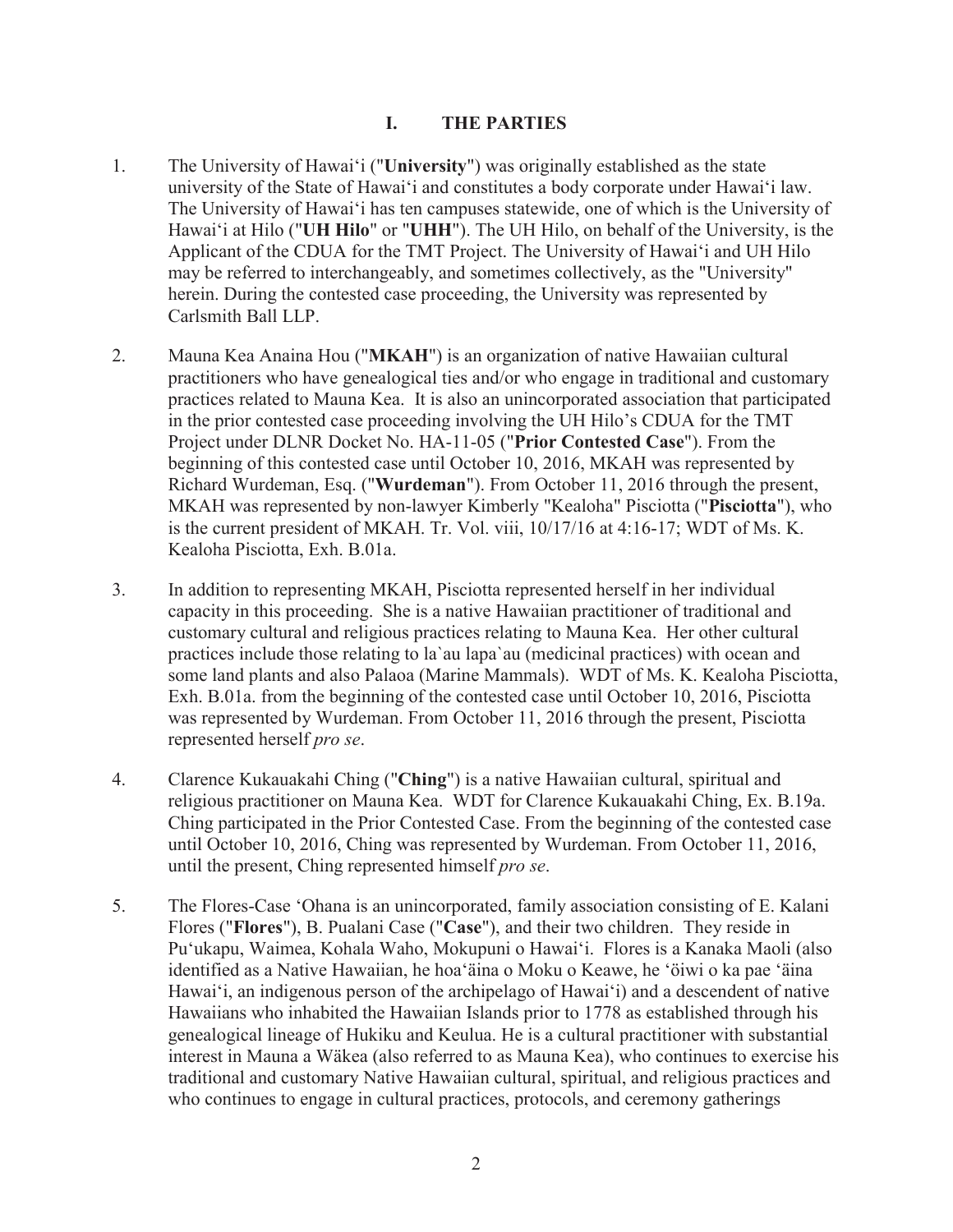connected to and on Mauna a Wäkea. WDT of E. Kalani Case, Ex. B.02a. Case is a Kanaka Maoli (also identified as a Native Hawaiian, he hoa'äina o Moku o Keawe, he 'öiwi o ka pae 'äina Hawai'i, an indigenous person of the archipelago of Hawai'i) and a cultural practitioner with connections to Mauna a Wäkea, Kumu Hula, chanter, and most importantly a parent of two daughters who are passionately connected to their culture and traditions. WDT of B. Pualani Case, Ex. B.21a. The Flores-Case 'Ohana participated in the Prior Contested Case. From the beginning of the contested case until October 10, 2016, the Flores-Case 'Ohana was represented by Wurdeman. From October 11, 2016 until the present, the Flores-Case 'Ohana was represented by Flores and Case.

- 6. Deborah J. Ward ("**Ward**") is a graduate of the University of Hawai'i at Manoa, with Bachelor and Master of Science degrees. She served for twenty-three years as a faculty member of the University of Hawai'i Department of Natural Resources and Environmental Management. She has been a member, and has served in leadership positions within Sierra Club (SC), Conservation Council of Hawai'i (CCH), and Big Island Invasive Species Committee for many years. She has administered grants and served as Quality Control Officer for the Hawai`i Organic Farmers Association. She has been growing and marketing organic fruit and foliage in upper Puna for fifteen years, and has lived in Hawai'i for more than fifty years. Much of her adult life has been directed to protection and conservation of natural habitats unique to Hawai'i. Her involvement in issues regarding the management of Mauna Kea began in the early 1970's. As a recreational hiker, she visited Mauna Kea with her father, a physicist and astronomer. She is a recreational user of Mauna Kea lands and participated in the Prior Contested Case. WDT of Deborah J. Ward, Ex. B.17a. From the beginning of the contested case until October 10, 2016, Ward was represented by Wurdeman. From October 11, 2016 until the present, Ward represented herself *pro se*.
- 7. Paul Neves ("**Neves**") is a Kumu Hula since October 23, 1999 and a member of the Royal Order of Kamehameha I. His position in the Order is Ali'i Noeau Loa, which is a position given to one that has previously served as Ka Lai Moku (or one who has held the  $2<sup>nd</sup>$  highest position). He can now consult at the highest level. WDT of Mr. Paul K. Neves, Ex. B.18a. He is a native Hawaiian Cultural Practitioner who participated in the Prior Contested Case. From the beginning of the contested case until October 10, 2016, Neves was represented by Wurdeman. From October 11, 2016 until the present, Neves was represented by Pisciotta without objection. Notwithstanding the BLNR's determination in Minute Order No. 52, [Doc. 650] filed May 26, 2017, at page 1, footnote1, the Hearing Officer acknowledges that no objections were made to Pisciotta's representations for and on behalf of Neves throughout this contested case hearing and therefore, accepted said representation throughout this hearing.
- 8. KAHEA: The Hawaiian Environmental Alliance ("**KAHEA**") is a domestic nonprofit organization, incorporated in Hawai'i in 2001, that participated in the Prior Contested Case. KAHEA's mission is to advocate for the protection of environmentally significant and culturally sacred places in Hawai`i. From the beginning of the contested case until October 10, 2016, KAHEA was represented by Wurdeman. From October 11, 2016 until the present, KAHEA was represented by Yuklin Aluli, Esq. ("**Aluli**") and Dexter Kaiama, Esq. ("**Kaiama**").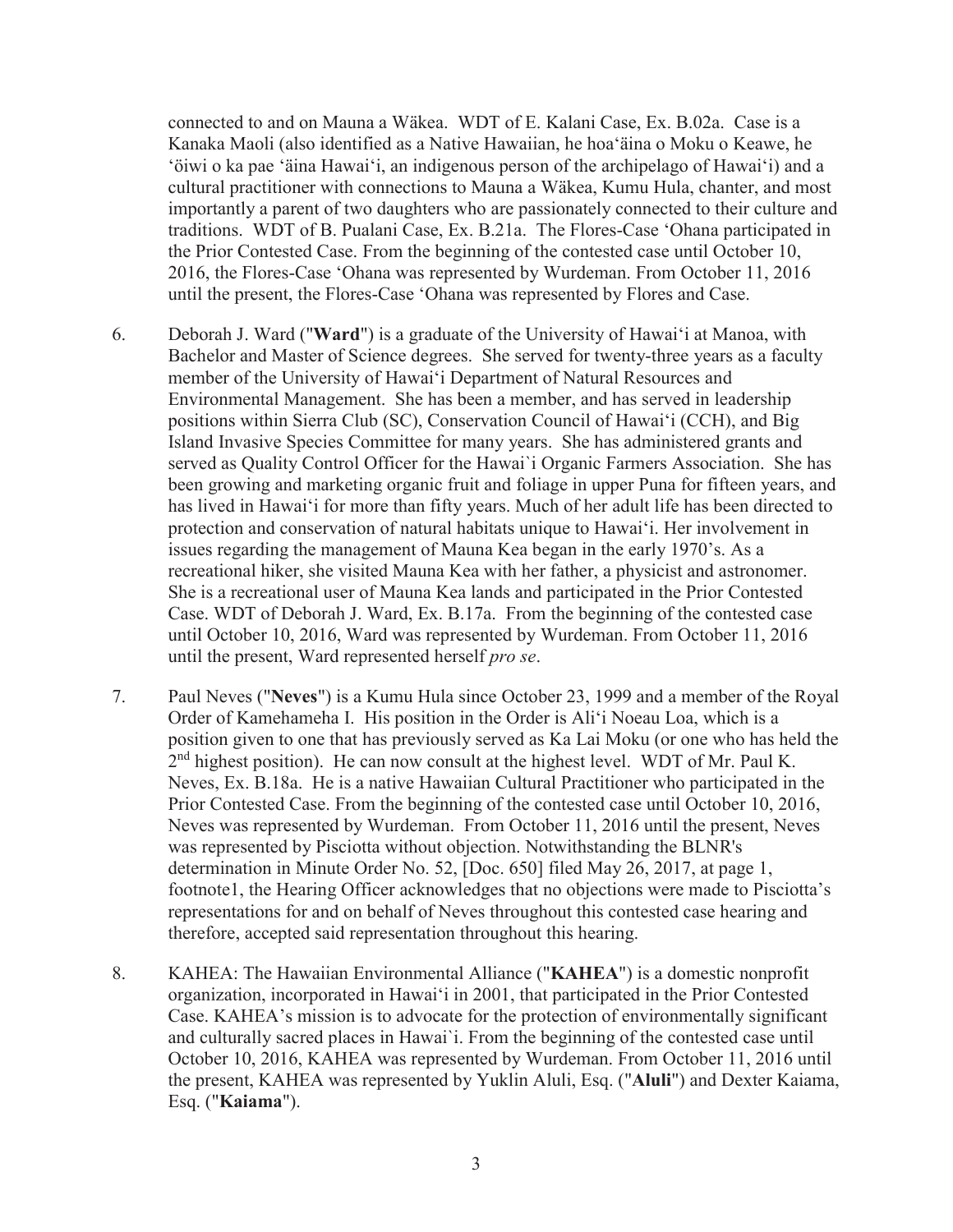- 9. TMT International Observatory, LLC ("**TIO**") is a nonprofit organization comprised of the Regents of the University of California, the California Institute of Technology ("**Caltech**"), the National Institutes of Natural Sciences of Japan, the National Astronomical Observatories of the Chinese Academy of Sciences, the Department of Science and Technology of India, and the National Research Council of Canada. TIO is a different entity from the TMT Observatory Corporation ("**TMT Corporation**"). During the contested case proceeding, TIO was represented by Watanabe Ing LLP. [Doc. 2].
- 10. Perpetuating Unique Educational Opportunities, Inc. ("**PUEO**") is a nonprofit organization formed by native Hawaiians that support the pursuit of educational opportunities for children of Hawai'i. PUEO was formed to, *inter alia,* share the interaction of Hawaiian culture and science and to research and educate the public on the interaction of Hawaiian culture and science and to inspire exploration. PUEO's purposes include furthering educational opportunities for the children of Hawai'i in the fields of science, technology, engineering and mathematics. Its board members and beneficiaries include native Hawaiians that reside in the Keaukaha-Pana'ewa Hawaiian Homesteads located in Hilo, Hawai'i. PUEO's board members include native Hawaiians who seek knowledge and understanding and exercise customary and traditional native Hawaiian rights on Mauna Kea. During the contested case proceeding, PUEO was represented by Torkildson, Katz, Moore, Hetherington & Harris. [Doc. 33].
- 11. Mehana Kihoi ("**Kihoi**") is "a Native Hawaiian cultural and spiritual practitioner. I am a Native Hawaiian beneficiary as defined by the Hawaiian Homes Commission Act of 1921, and a beneficiary of the Ceded Lands Trust under Section 5(f) of the Admissions Act. I am a descendant of Native Hawaiians who inhabited the Hawaiian Islands prior to 1778 as established through my genealogical lines of Pa'ao and Hewa Hewa Nui. My ancestors and subsequent generations, gathered adze only found on Mauna Kea, to build their voyaging canoes. My ancestors honored Mauna Kea as a place of spiritual worship, where they would offer their deepest prayers to our creators Papa and Wakea." Pre-Hearing Statement of Mehana Kihoi, Ex. F-1. During the contested case proceeding, Kihoi represented herself *pro se*.
- 12. Chase Michael Kaho'okahi Kanuha ("**Kanuha**") is a native Hawaiian practitioner. In his words: "I lived on Mauna a Wakea for four months in 2015 just as my ancestor had done over 400 years ago. Mauna a Wakea is my kuleana. I am a descendent of 'Umialiloa, ke ali'i noho mauna, and I have been given the sacred responsibility to protect the sacred lands of my ancestors." [Doc. 24] During the contested case proceeding, Kanuha represented himself *pro se*.
- 13. Harry Fergerstrom ("**Fergerstrom**") is a native Hawaiian practitioner. He is a "fully trained practitioner in Hawaian Religion, Trained by Tahuna Nui Sam Hoopi Lono." [Doc. 20] During the contested case proceeding, Fergerstrom represented himself *pro se*.
- 14. Joseph Kuali'i Lindsey Camara ("Camara") resides with his ohana in the wao maukele of Kaumana on the slopes of Mauna Kea. In his words, "Our wai is Wailuku Stream. I am a lineal descendant of Kukahauula of Mauna Kea (Exhibit H-8). This ancestor lived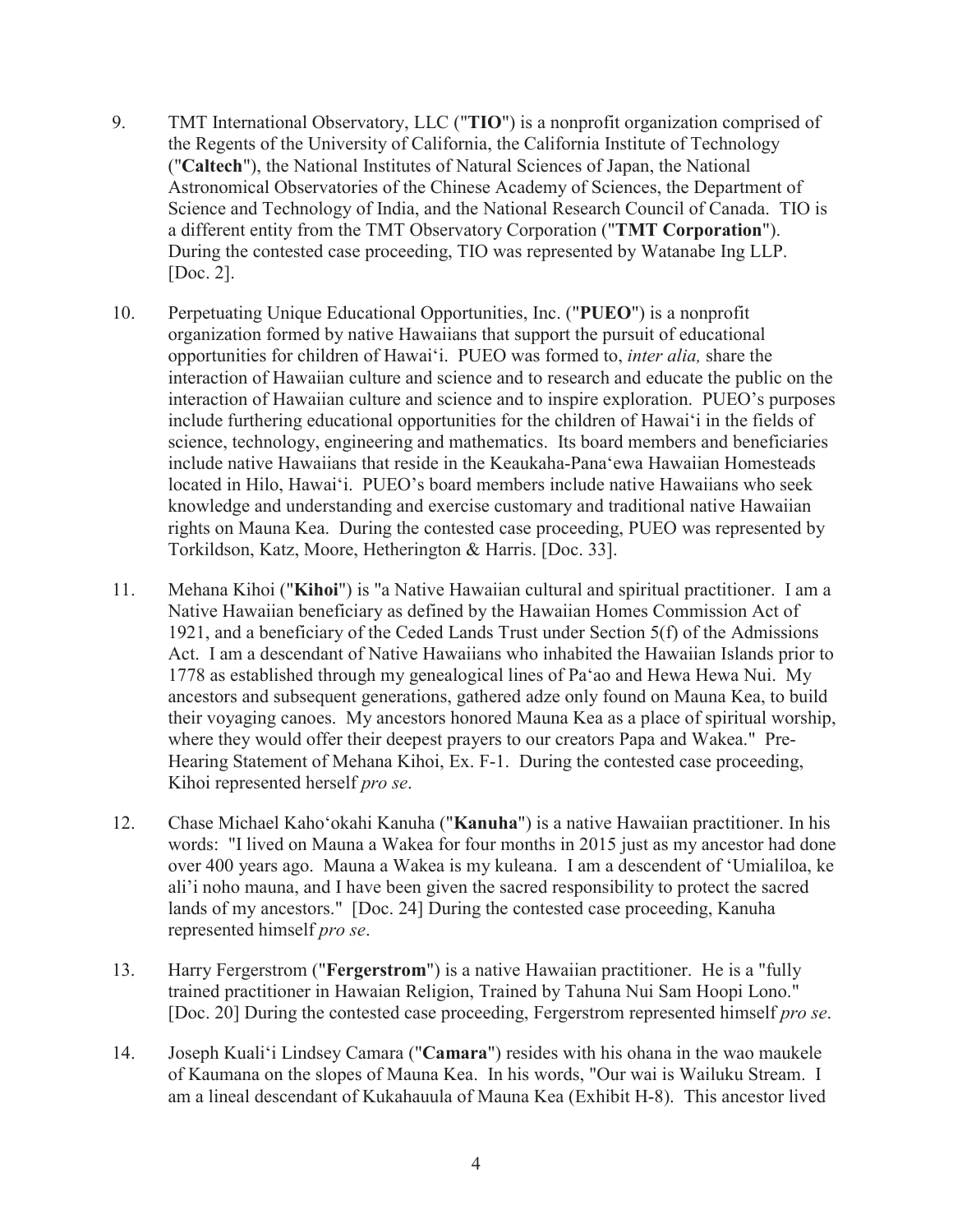as a Kanaka (man), and also remains with us today on Mauna Kea as a Puu, an elemental deity or akua, and a vessels for the Wai Kapu A Kane. The remains, the iwi of Kukahauula and many more of my kupuna (ancestors) rest on Mauna Kea and need vigilant care to prevent desecration. I, like many Hawaiians am a descendant of Umi a Liloa. Umi placed a kapu on Mauna Kea and part of his vast legacy was to protect the sacred Mauna Kea from desecration. This legacy and kuleana are now mine to uphold. I am a Native Hawaiian and my family's history is woven into the landscape of Mauna Kea. My ancestry documents the un-severable bond that I have with this sacred mountain."[sic] WDT of Joseph Kuali`i Lindsey Camara, Witness Statement 1 filed 10/10/16. During the contested case proceeding, Camara represented himself *pro se*.

- 15. Jennifer Leina'ala Sleightholm ("Sleightholm") is a native Hawaiian practitioner. In her words: "I come from the 'ohana Keli'ipio, and Kuamo'o. I am a kanaka 'oiwi and can trace my genealogy back to the Battle of Kuamo'o in 1819. I am a 42 year old wife, and mother of 6 children of which I birthed 5. I was born in Wahiawa, O'ahu and moved to Pahoa, Moku o Keawe in 1978 with my parents, and younger sister. At the age of five, we moved to the wahi of Keahuolu where my father was the caretaker. In 1988 we moved to Ka'awaloa, Kona Hema where my parents remain today. I currently reside in Waikoloa, Kohala Hema, Moku o Keawe." WDT of Leina`ala Sleightholm, Ex. F-3. During the contested case proceeding, Sleightholm represented herself *pro se*.
- 16. Maelani Lee ("**Maelani Lee**") is a native Hawaiian, descended of the native inhabitants of Hawai'i prior to 1778 (King Kamehameha the Great and Queen Ka'ahumanu) and has lived in Hawai'i for 37 years. She supports and conducts traditional and customary practices consisting of chants and spiritual connection. [Doc. 39]. During the contested case proceeding, Lee represented herself pro se. On December 7, 2016, Lee filed a Notice of Withdrawal from this contested case. [Doc. 421].
- 17. Richard Maele DeLeon ("**DeLeon**") is a kahu, "ordained my practices of spiritual healing of enlightenment, I am a Ho'opa'a a chanter of prayers that log back to 1553, I am also a Olapa, a dancer of ancient Hula, TMT will impact my spiritual enlightenment for being in a scared grounds of alignment with Akua, I am also a lineal decedents of 7 generation of the house of Keawe of Liloa of Kamehameha, which holds title to Mauna A Wakea." [Doc. 22] During the contested case proceeding, DeLeon represented himself *pro se*. On August 30, 2016, prior to the start of the evidentiary portion of the contested case hearing on October 20, 2016, DeLeon filed a Motion to Withdraw from Contested Case. [Doc. 249]. On September 1, 2016, Deleon also filed a Motion to Withdraw Richard Maele DeLeon as a Party to the Contested Case and Witness Under my Name. [Doc. 251].
- 18. Cindy Freitas ("**C. Freitas**") is a native Hawaiian practitioner. In her words: "I am a Native Hawaiian, descended of the native inhabitants of Hawai`i prior to 1778 and born and raised in Hawai`i my entire life. I learned my cultural religion practices though [sic] my families Lineage. My grandmother and grandfather is the strongest mentor for me in my growing up and raised me in a traditional cultural way. We would go to the mountain and do prayers ("Pule") for many different things." Cindy Freitas Amended Written Direct Testimony, Ex. S-2. During the contested case proceeding, C. Freitas represented herself *pro se*.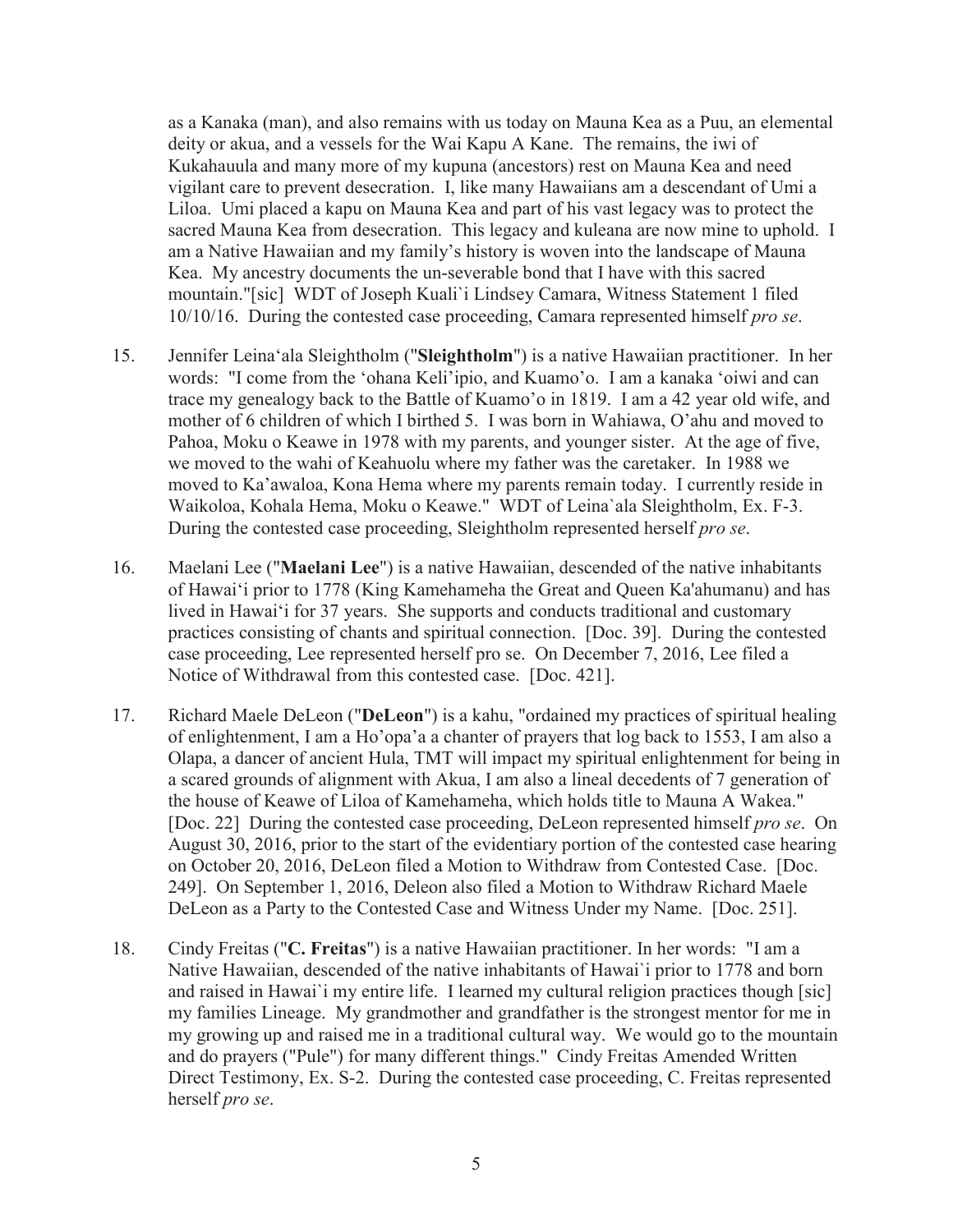- 19. William Freitas ("**W. Freitas**") is a native Hawaiian practitioner. In his words: "I William Freitas, a practitioner of many Cultural Hawaiian Religious Traditions of the practices of our Hawaiian people that I have engage in and are taught to me by my Kupuna, Uncles' Aunties and my Mother and Hawaiian family's that live these traditions and shared hands on knowledge passed to them from beyond 1778. I am a Pohaku Kane (stone missionary). My experience started at a young age of 5 years old with my mother as we were picking kukui nuts to make Ina Mona. I found a stone under the kukui leaves in the dirt. My mother said it was a special stone use for food and medicine. Then she chanted with prayers for protection and permission to malama (care for). This special Stone which is still in my possession, is the connection to my heritage as a Kanaka Maoli Ko Pae Aina and the journey that directs me to protect my birth right for the future of myself and family." [sic] William Freitas WDT, Ex. T-3. During the contested case proceeding, W. Freitas represented himself *pro se*.
- 20. The Temple of Lono ("**Temple**") is an unincorporated association. It is "a traditional faith in the Hawaiian Civilization with an unbroken practice extending to this time…" [Doc. 50] Lanny Alan Sinkin (**"Sinkin")** was a lay representative for the Temple. He is "an attorney admitted to the Federal Bar in the State of Hawai'i" but is not licensed to practice law in the State of Hawai`i. [Doc. 74] During this contested case proceeding, the Temple was represented by Sinkin.
- 21. Kalikolehua Kanaele ("**Kanaele**") is a native Hawaiian practitioner. He is a cultural practitioner who practices and will continue to practice/ exercise his traditional and customary cultural and religious practices on and around the summit and slopes of Mauna Kea, Hawai'i. He is a ranking Chief of the Royal Order of Kamehameha I, Heiau Mamalahoa, Helu 'Elua and a Kanekoa, Priest of I'o Kalanainuiilamamao of Mauna Kea, and a descendant of Kamehameha I. Petition For A Contested Case Hearing filed 2/26/17 (WDT of Kalikolehua Kanaele in Documents Library). During the contested case proceeding, Kanaele represented himself *pro se*.
- 22. Stephanie-Malia:Tabbada ("**Tabbada**") is a native Hawaiian practitioner. During the contested case proceeding, Tabbada represented herself *pro se*. Despite being admitted as a party, Tabbada's last appearance in this case was on October 17, 2016 [Tr. Vol. viii, 10/17/16]; she did not physically appear during the evidentiary portion of the contested case hearing which commenced on October 20, 2016 and ended on March 2, 2017.
- 23. Tiffnie Kakalia ("**Kakalia**"), in her own words: "Ka mauna a Wākea has been the piko of my existence throughout many lifetimes. My kupuna hail from the cardinal points of moku o Keawe, North Kohala, KailuaKona, Pahala-Ka'u and Hilopaliku. Like many others from this island, I know this mountain intimately. I was raised on the slopes of Maunakea in the same community as my mother, her father and paternal grandparents. I have raised my children to know her as family and now raise 'ohana keiki (nieces and nephews) and moދopuna (grandchildren) in the same manner. We are kalo keiki o ka 'āina, Natives of this land for generations back." [Pre-hearing Statement filed 10/11/2016] During the contested case proceeding, Kakalia represented herself *pro se*.
- 24. Glen Kila ("**Kila**") is a worshiper and kahu, priest of Kanenuiakea, a Hawaiian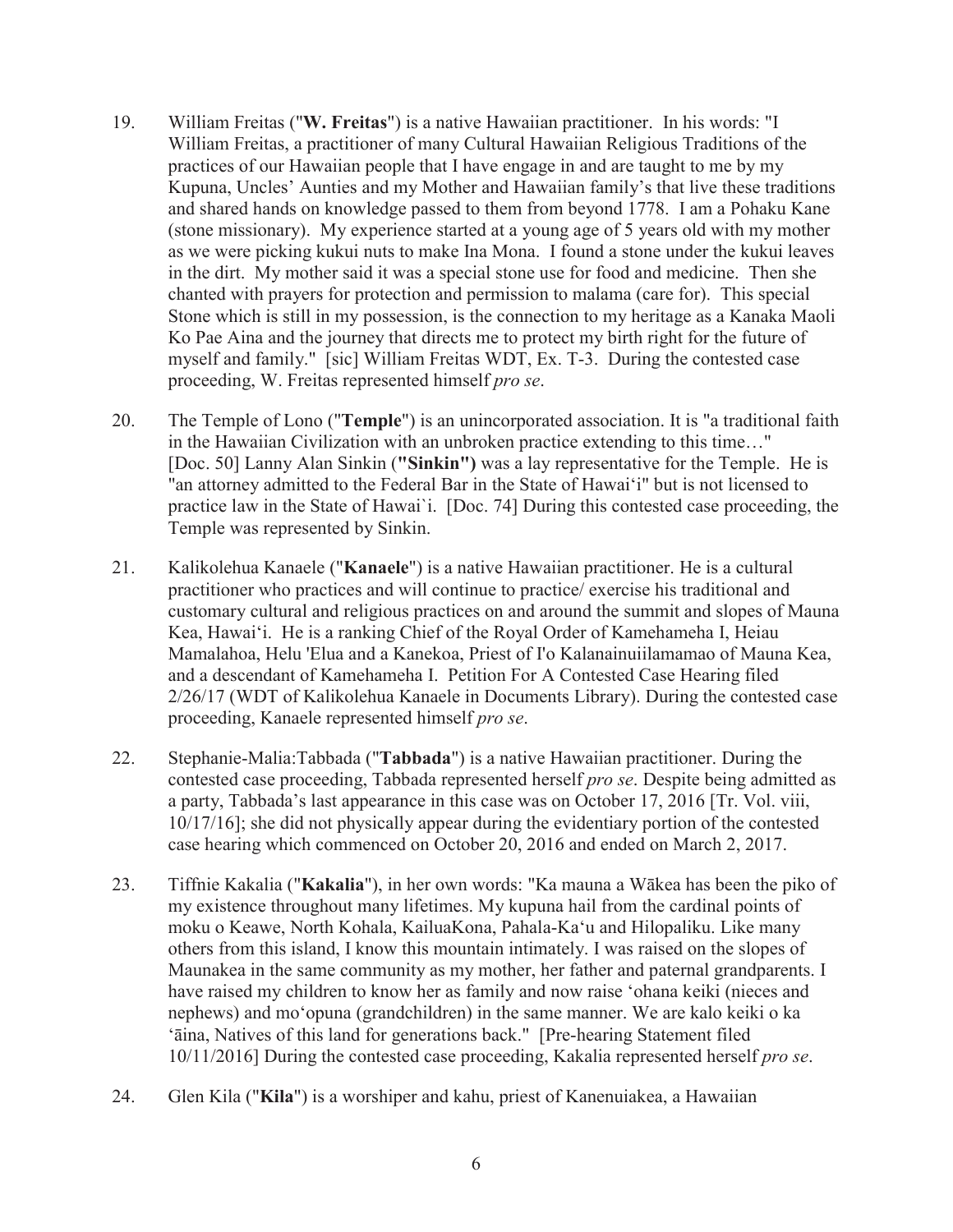indiginous religion recognized by the United Nation's NGO, the International Association for Religious Freedom (IARF). He worships Mauna Kea as an Akua, God and he and other members of Kanenuiakea, go to their akua Mauna Kea, to also worship our ancestral goddesses Poliahu, Lilinoe and Waiau. [Doc. 56] During the contested case proceeding, Kila represented himself *pro se*. Despite being admitted as a party, his last appearance in this case was on August 5, 2016 [Tr. Vol. iv, 8/5/16]. Kila never appeared during the evidentiary portion of the contested case hearing which commenced on October 20, 2016 and ended on March 2, 2017.

- 25. Dwight Vicente ("**Dwight Vicente**") is a native Hawaiian and holds himself out to be representing the Hawaiian Kingdom. In his words: "I have the a right and a duty to protect the crown and government lands." [Doc. 57] During the contested case proceeding, Vicente represented himself *pro se*.
- 26. Brannon Kamahana Kealoha ("**Kealoha**") is a native Hawaiian practitioner. In his words: "I am a lineal descendant to Lilinoe and Kūkahau'ula (explicitly delineated herein) and have a living custom which requires I be buried in my traditional burial grounds (also delineated explicitly herein). My "credibility" and experience as a traditional Hawaiian practitioner and contemporary living cultural steward also relies on how I operate and live that culture in this western world." Kamahana Pre-hearing Statement, filed 10/11/2016. During the contested case proceeding, Kealoha represented himself *pro se*.
- 27. MKAH, Pisciotta, Ching, the Flores-Case 'Ohana, Neves, Ward, and KAHEA are referred to collectively herein as "**Petitioners**."
- 28. Kihoi, Kanuha, Fergerstrom, Camara, Sleightholm, Maelani Lee, C. Freitas, W. Freitas, Temple, Kanaele, Tabbada, Kakalia, Kila, Dwight Vicente, and Kealoha are referred to collectively herein as the "**Opposing Intervenors**."

# **II. PROCEDURAL HISTORY: PRE-HEARING**

#### A. PRIOR CONTESTED CASE, REMAND, AND APPOINTMENT OF HEARING **OFFICER**

- 29. Unless otherwise explicitly indicated or clear from the context, "**Board**" and "**BLNR**" shall mean the Board of Land and Natural Resources; "**Chairperson**" shall mean the Chairperson of the Board of Land and Natural Resources; and "**Department**" or "**DLNR**" shall mean the Department of Land and Natural Resources.
- 30. This contested case is before the BLNR pursuant to the Hawai'i Supreme Court's ("**Supreme Court**") December 2, 2015 opinion in *Mauna Kea Anaina Hou v. Board of*  Land and Natural Resources, 136 Hawai'i 376, 363 P.3d 224 (2015) ("MKAH I") and the Circuit Court of the Third Circuit, State of Hawai'i's Order for Remand filed February 22, 2016, in Civil No. 13-1-0349.
- 31. On September 2, 2010, UH Hilo submitted its CDUA for the TMT Project to the DLNR. The CDUA was designated CDUA HA-3568. Ex. A-1/R-1.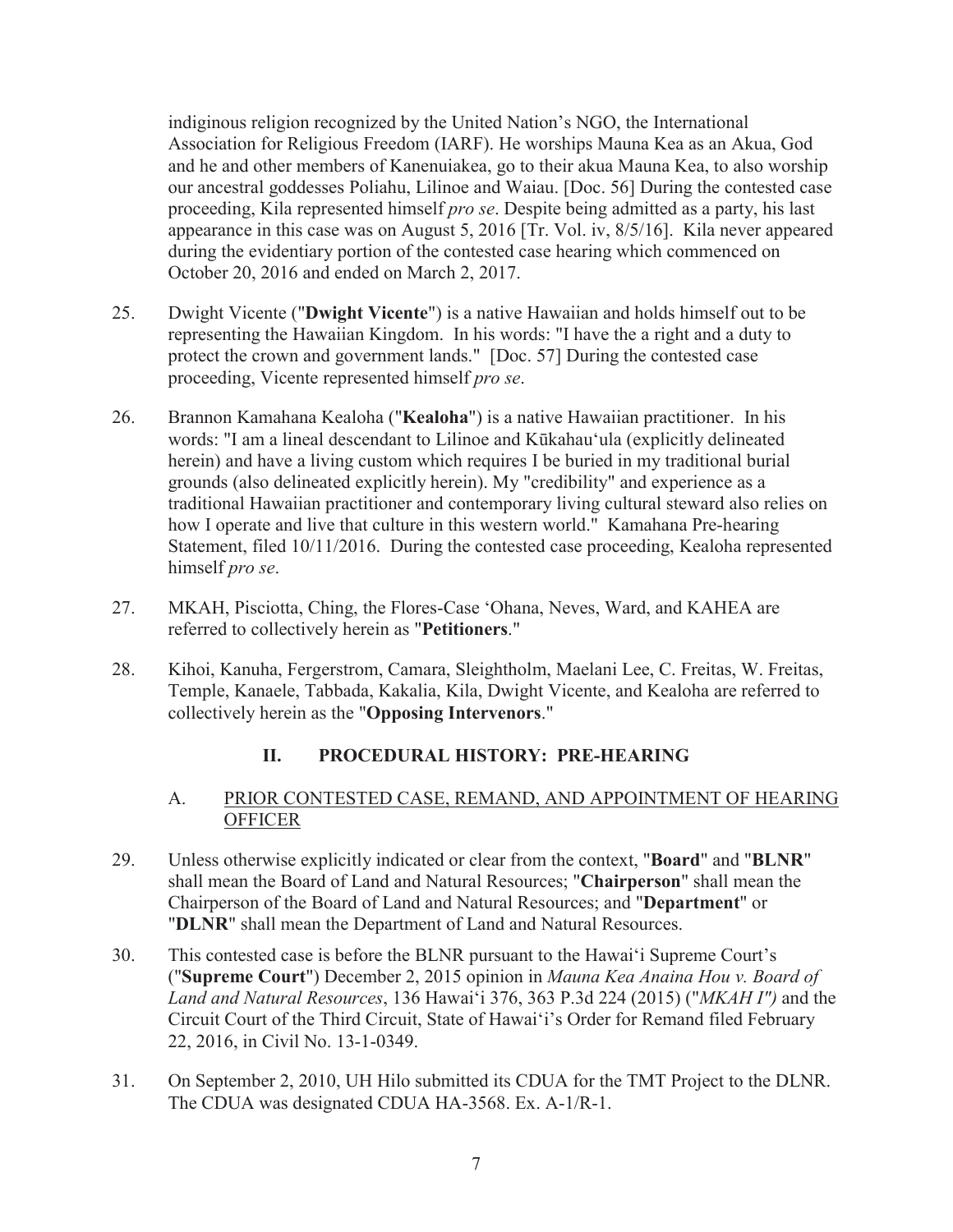- 32. On December 2 and 3, 2010, the BLNR held public hearings on the CDUA in Hilo and Kailua-Kona, respectively. *MKAH I,* 136 Hawai'i at 381, 363 P.3d at 229.
- 33. On February 25, 2011, at its regular meeting, the Board approved the CDUA. Exs. A-7/R-7, A-8/R-8, A-24, A-25. At that same meeting, the Board ordered that a contested case hearing be held on the CDUA. *See* Ex. A-27.
- 34. On February 25, 2011, the Board, at its regular sunshine meeting held pursuant to HRS chapter 92, voted unanimously to grant the CDUA on the condition that, "If a contested case proceeding is initiated, no construction shall occur until a final decision is rendered by the Board in favor of the applicant or the proceeding is otherwise dismissed." At the same meeting, the Board voted unanimously to hold a contested case hearing. MKAH I, 136 Hawai'i at 383, 363 P.3d at 231.
- 35. Beginning in August 2011, a hearing officer appointed by the Board, presided over a contested case, during which written direct testimony was admitted, and twenty-six witnesses testified and were cross-examined. MKAH I, 136 Hawai'i at 385, 363 P.3d at 233.
- 36. On November 30, 2012, the hearing officer issued a 124-page Findings of Fact, Conclusions of Law, and Decision and Order granting the CDUA. MKAH I, 136 Hawai'i at 387, 363 P.3d at 235.
- 37. The Board issued its 126-page Findings of Fact, Conclusions of Law and Decision and Order (hereinafter, the "Board's Order") on April 12, 2013, granting the CDUA and issuing a Conservation District Use Permit ("CDUP"). *Id.*
- 38. The MKAH, Ching, the Flores-Case 'Ohana, Ward, Neves and KAHEA: The Hawaiian Environmental Alliance, appealed the Board's Order to the circuit court. On May 4, 2014, the circuit court entered a decision and order affirming the Board's Order and entered final judgment. *MKAH I*, 136 Hawai'i at 388, 363 P.3d at 236.
- 39. The MKAH Petitioners appealed the circuit court's order and final judgment and sought a transfer to the Hawai'i Supreme Court, which was granted. *Id.*
- 40. On December 2, 2015, the Hawai'i Supreme Court vacated the circuit court's order and final judgment because the Board acted improperly when it issued the CDUP before holding the contested case hearing. *MKAH I*, 136 Hawai'i at 399, 363 P.3d at 247. The matter was remanded to the circuit court to further remand to the Board "so that a contested case hearing can be conducted before the board or a new hearing officer, or for other proceedings consistent with this opinion." *Id.*
- 41. On February 22, 2016, the Third Circuit Court issued its remand order, remanding this matter to the Board. Doc. 3 (Minute Order No. 2).
- 42. On February 26, 2016, the Board delegated the conduct of the contested case hearing to a Hearing Officer, pursuant to Hawai'i Administrative Rules ("**HAR**") § 13-1-32(b). Minute Order No. 2. [Doc. 3].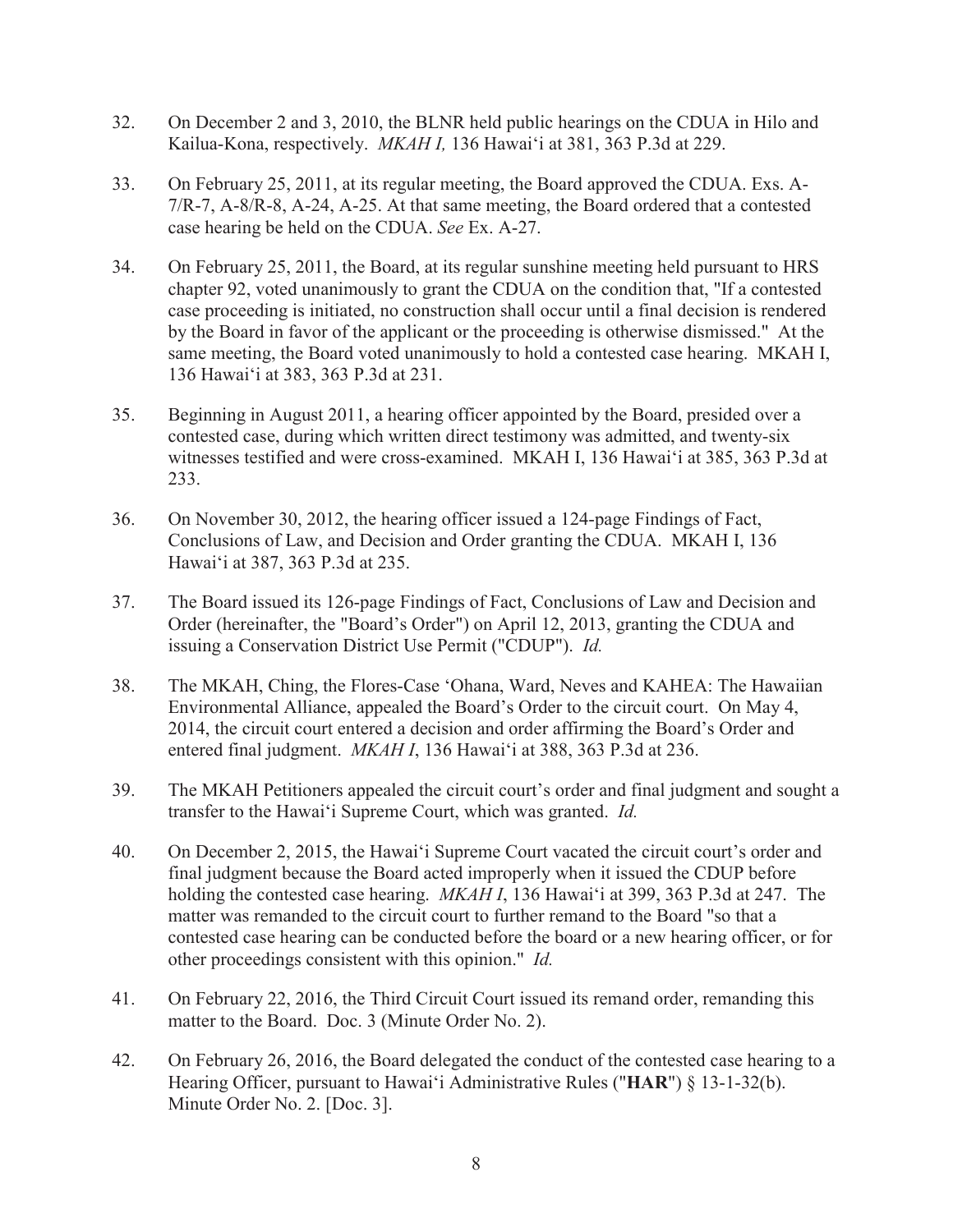- 43. On March 31, 2016, the Board issued Minute Order No. 1, providing notice that Judge (Ret.) Riki May Amano ("**Judge Amano**" or "**Hearing Officer**") had been selected to serve as the Hearing Officer of this contested case proceeding. This contested case proceeding was designated as BLNR-CC-16-002. Minute Order No. 1 set a deadline of April 15, 2016 for any comments and objections to Judge Amano's appointment. Minute Order No. 1. [Doc. 1].
- 44. On April 8, 2016, TIO filed a Motion to have TMT International Observatory, LLC Admitted As A Party In The Contested Case Hearing. [Doc. 2].
- 45. As summarized in Appendices A and B, several motions were filed objecting to the Hearing Officer selection process and seeking to disqualify the Hearing Officer. These motions were denied for the reasons stated in Minute Order Nos. 4 [Doc. 14]; 9 [Doc. 63]; 14 [Doc. 124]; 17 [Doc. 245]; and 39 [Doc. 406].

#### B. FIRST PRE-HEARING CONFERENCE, RECORD ON REMAND, SCHEDULING MOTIONS TO INTERVENE

- 46. On May 9, 2016, Minute Order No. 5 was issued to UHH and the MKAH Petitioners, setting a pre-hearing conference on May 16, 2016. [Doc. 16]. The purpose of the prehearing conference was to discuss the record, parties, anticipated pre-hearing motions, a motions hearing(s) schedule, and other procedural and logistical matters.
- 47. UHH and the MKAH Petitioners were parties to the first contested case in 2011. *MKAH I*, 136 Hawai'i at 376, 363 P.3d at 224.
- 48. Counsels for the UHH, Tim Lui-Kwan, Esq. and Gary Takeuchi, Esq. and MKAH Petitioners, Wurdeman, participated in the May 16, 2016 pre-hearing conference, held at the DLNR office in the Kalanimoku Board Room located on the first floor, Makai side, of the Kalanimoku Building at 1151 Punchbowl Street, Honolulu, Hawai`i. Items discussed included continuing the conference to a future date in Hilo, the record on remand, location of future conferences and the contested case hearing, and setting motions to intervene. No objections to the pre-hearing conference or timeliness of notice were raised. Vol. i, Tr. 5/16/16.
- 49. A deadline of May 31, 2016 was set for applications, motions, or requests to intervene. A hearing on the applications, motions, or requests was set for June 17, 2016. Minute Order No. 7 [Doc. 44].
- 50. From April 8, 2016 through June 13, 2016, requests to intervene as a party in this contested case proceeding were filed by the following parties/entities: TIO, Edward Akiona, Waiala Ahn, Fergerstrom, Ana Nawahine-Kahoopii, DeLeon, Kihoi, Kanuha, Camara, Halonaikaiopuna Mikala-Jiro Fukutomi, Crystal West ("**West**"), Ivy McIntosh ("**McIntosh**"), Wilma Holi ("**Holi**"), Moses Kealamakia, Jr. ("**Kealamakia**"), Michael Kumukauoha Lee ("**Michael Lee**"), PUEO, Ricky Cassiday, Keahi Tajon ("**Tajon**"), Eric Hansen ("**Hansen**"), Patricia Ikeda ("**Ikeda**"), Sleightholm, Lee, Michelle Cabalse, Linda Namauu, Dr. Maile Taualii ("**Dr. Taualii**"), Danelle Cooper (**"Cooper**"), Temple,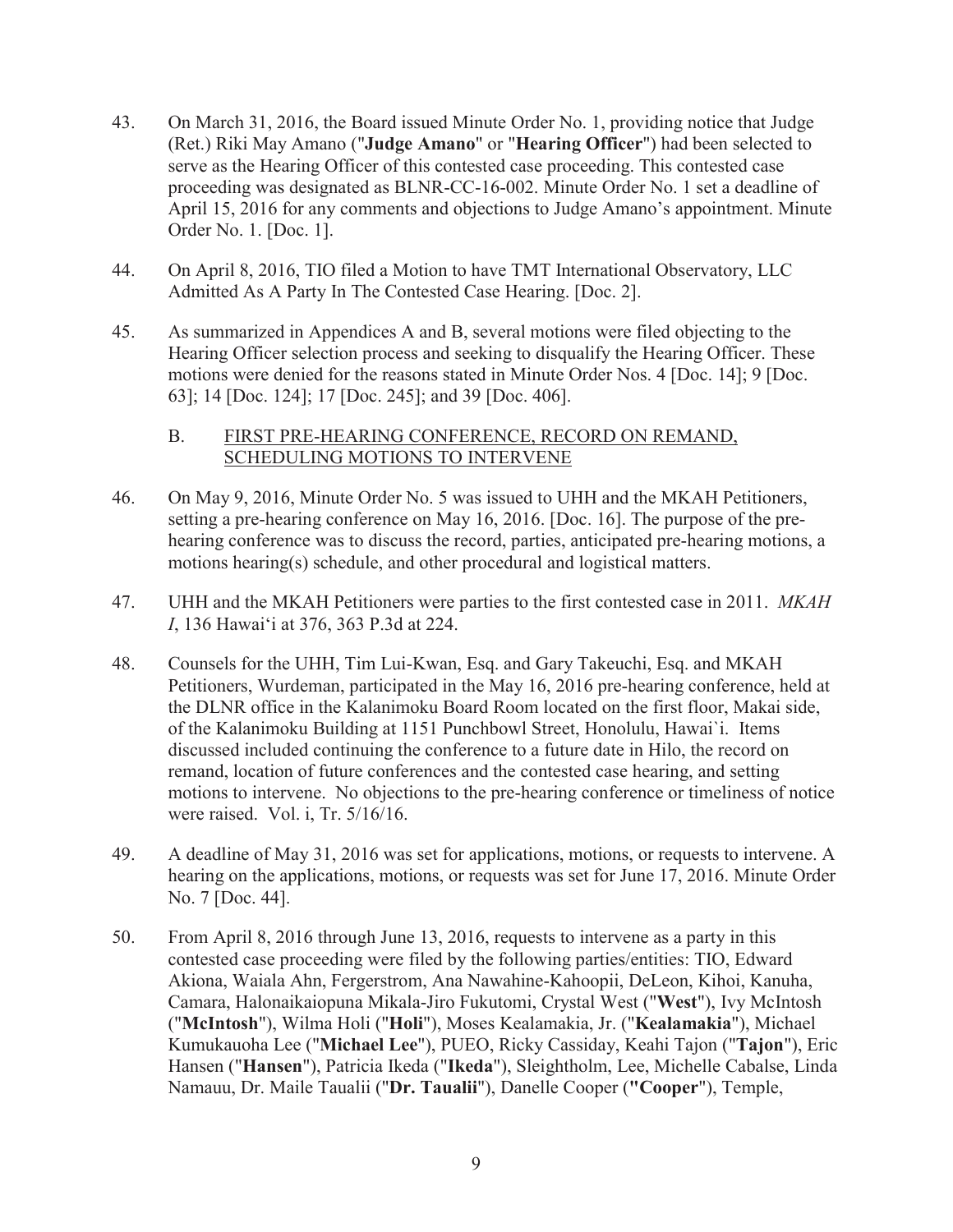Kanaele, Tabbada, Kakalia, Kila, Dwight Vicente, Joy Keahipuakauikawekiu Mills-- Ferren, Kealoha, C. Freitas, and W. Freitas. [Doc. 2, 18-30, 32-40, 46-48, 50-54, 56-59, 64, 68].

- 51. On June 13, 2016, Dr. Taualii and Cooper filed a request to be withdrawn as a party. [Doc. 67].
- 52. On June 13, 2016, Petitioners filed a Memorandum in Opposition to PUEO's Motion to Intervene. [Doc. 69].
- 53. On June 17, 2016, a hearing was held on the pending motions, applications and/or requests for admission or intervention as a party or parties. The following applicants were not present at the hearing, and their applications were thus dismissed for lack of prosecution: Ana Nawahine-Kaho'opi'i, Edward Akiona, Wai'ala Ahn, Holonaikaipuna Mikala-Jiro Fukutomi, Michael Lee, Tajon, Hansen, Rick Cassiday, Linda Namauu, Joy Keahipuakauikawekiu Mills-Ferren, and Michelle Cabalse (collectively, the "**Non-Appearing Applicants**"). Minute Order No. 13. [Doc. 115].
- 54. At the June 17, 2016 hearing, a deadline of August 1, 2016 was set for the Non-Appearing Applicants to file a motion for reconsideration of the dismissal of the motions/requests for intervention. Minute Order No. 13. [Doc. 115]. None of the Non-Appearing Applicants filed a motion for reconsideration of the dismissal of their motions/requests to intervene or otherwise requested to participate in the contested case hearing.
- 55. At the June 17, 2016 hearing, the following individuals voluntarily decided to be Hearing Officer witnesses, rather than parties, in the contested case hearing: West; McIntosh; Holi; Kealamakia; and Ikeda. Minute Order No. 13. [Doc. 115].
- 56. All remaining applicants for intervention had standing to participate in the contested case as parties and their motions to intervene were granted. Minute Order No. 13. [Doc. 115].
- 57. On August 17, 2016, Shelley Stephens ("**Stephens**") filed a request to intervene. [Doc. 213]. Her request came on for hearing on August 29, 2016. Stephens failed to appear at the hearing. On October 10 and 13, 2016, Minute Order Nos. 21 and 35, respectively, were issued denying Stephens' Request. Minute Order Nos. 21 and 35. [Docs. 344 and 365].
- 58. On August 29, 2016, Ikeda withdrew as a Hearing Officer Witness. Tr. 08/29/16 at 6:15- 7:4. Ikeda re-confirmed her withdrawal as a Hearing Officer Witness on October 17, 2016. Tr. 10/17/16 at 8:3-6.
- 59. On November 14, 2016, Maelani Lee informed BLNR in writing that she would not be attending any of the evidentiary hearings. On November 25, 2016, Maelani Lee further requested that she no longer receive service of the pleadings and orders in this proceeding. [Doc. 421].
- 60. On December 7, 2016, Stephens again filed a Motion to be a Party. [Doc. 420]. The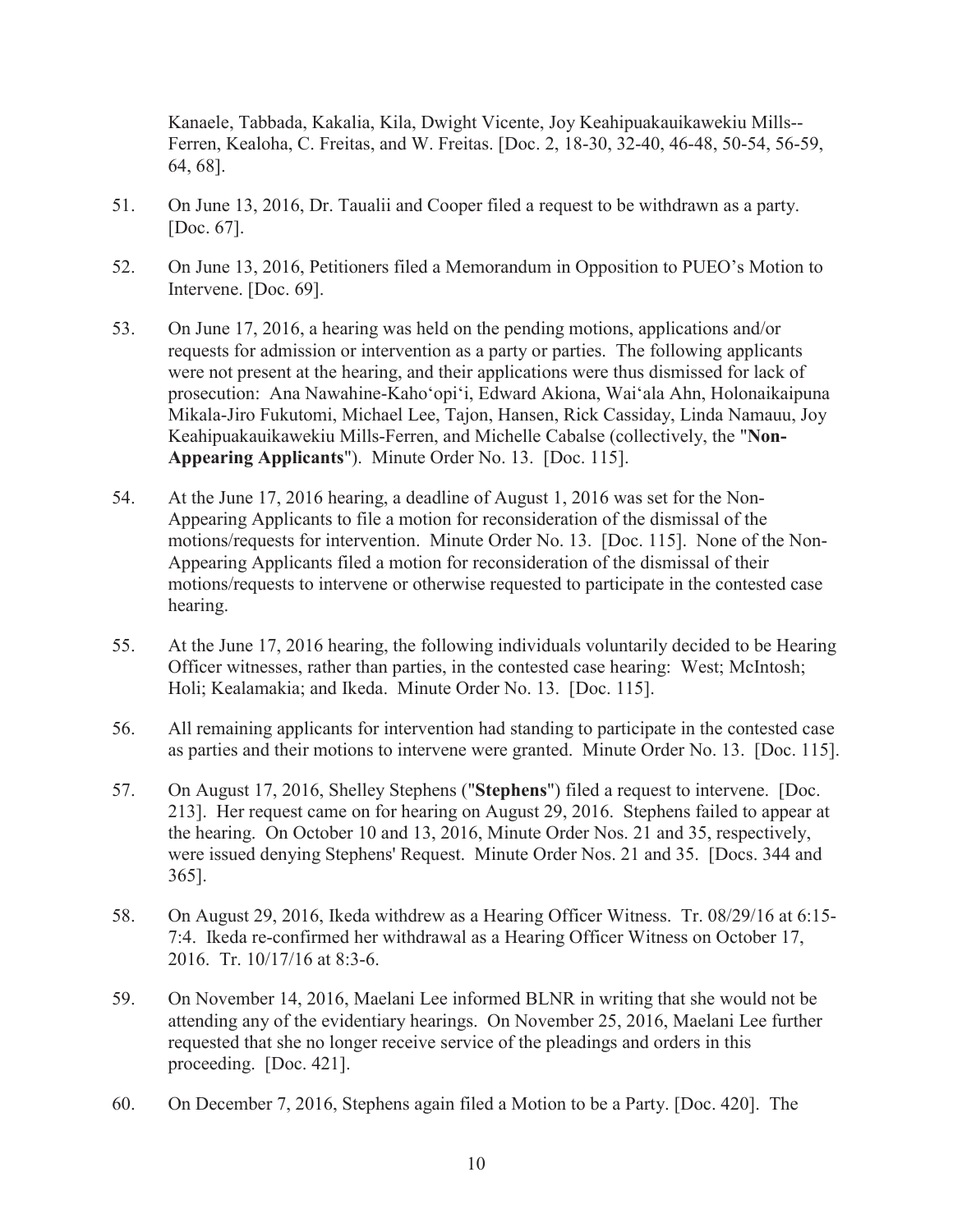hearing on Stephens' second request to be a party was held on December 12, 2016. Stephens was present at the hearing and her motion was orally denied because it was untimely and she failed to meet the criteria for intervention set out in HAR § 13-1-31(c). Tr. Vol. 15 12-12-16, 8:10-16:25. On June 4, 2017, the Hearing Officer issued Minute Order No. 64 (Order Denying Motion to be a Party to the TMT Case by Shelley Stephens (Mahi-Hanai) (Doc. 420)). Stephens was given five business days to file a motion for reconsideration. She failed to file any motion to reconsider. [Doc. 687]

61. Although intervenors Tabbada, Maelani Lee, DeLeon, and Kila's respective motions to intervene were granted, these individuals did not physically appear at the evidentiary portion of the contested case hearing as parties or otherwise participate in the proceedings.

#### C. STANDING

62. Following the Second Pre-Hearing Conference on June 17, 2016, the Hearing Officer found that the following people and entities had standing to participate as parties in the contested case hearing:

> University of Hawai'i-Hilo Mauna Kea Anaina Hou, Kealoha Pisciotta Clarence Kukauakahi Ching Flores-Case `Ohana Deborah J. Ward Paul K. Neves Kahea: The Hawaiian Environmental Alliance TMT International Observatory, LLC Perpetuating Unique Educational Opportunities, Inc. Mehana Kihoi C.M. Kaho'okahi Kanuha Harry Fergerstrom Joseph Kuali`i Lindsey Camara Jennifer Leina'ala Sleightholm Maelani Lee Cindy Freitas William K. Freitas Richard Maele Deleon Temple of Lono by Lanny Sinkin Kalikolehua Kanaele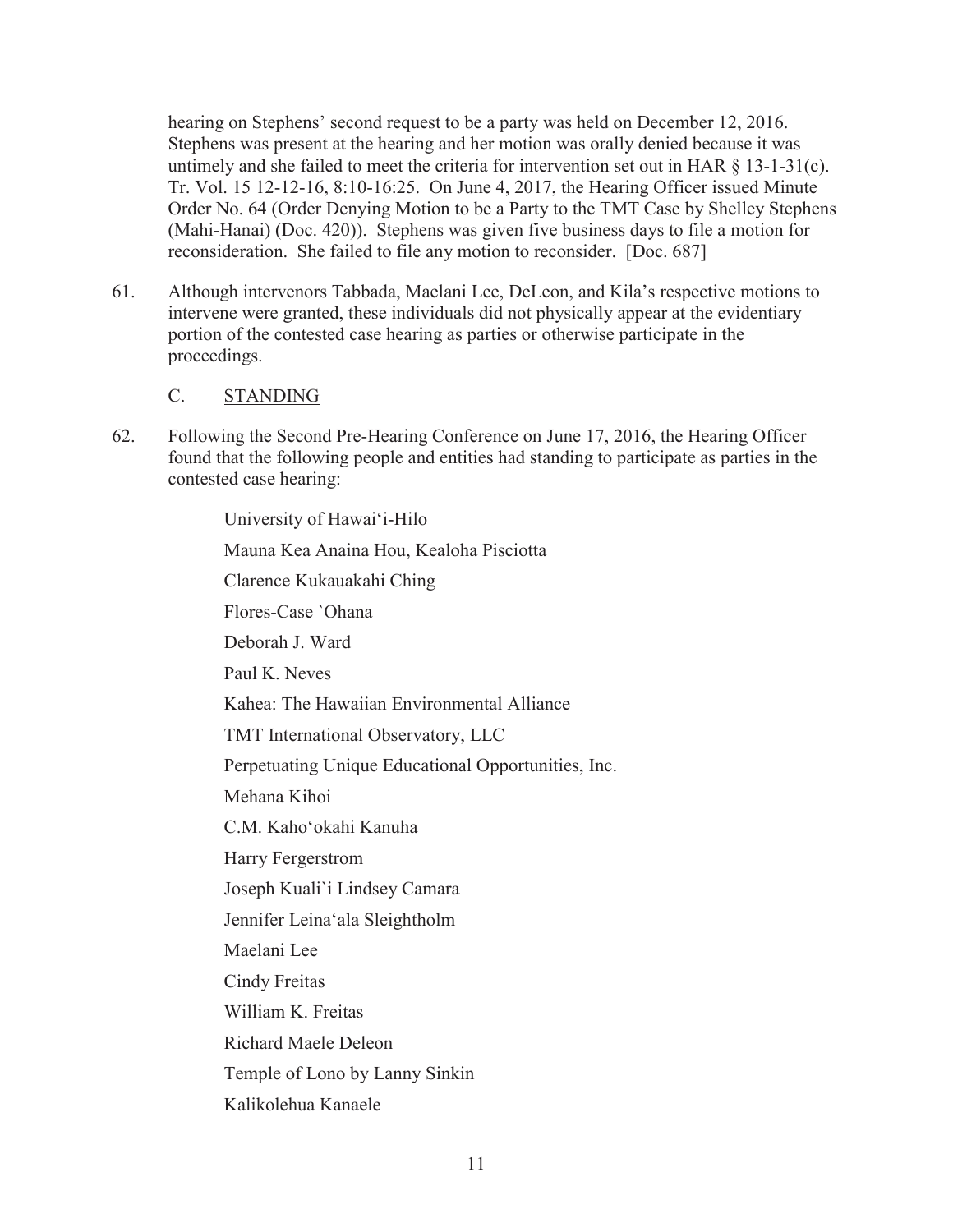Stephanie-Malia Tabbada Tiffnie Kakalia Glen Kila Dwight J. Vicente Brannon Kamahana Kealoha Doc. 115 (Minute Order No. 13).

## D. PRE-HEARING PLEADINGS

- 63. During the June 17, 2016 hearing, July 18, 2016 was set as the deadline for filing prehearing motions and witness lists. August 1, 2016 was set as the deadline for filing responses to pre-hearing motions, objections to witness lists, and motions to reconsider dismissal. A hearing on pre-hearing motions was scheduled for August 5, 2016. Minute Order No. 13. [Doc. 115].
- 64. *See* Appendix A for a summary of all pre-hearing motions filed by July 18, 2016.
- 65. *See* Appendix B for a summary of all pre-hearing motions filed between July 19, 2016 and October 20, 2016.
- 66. On August 5, 2016, a second pre-hearing conference was held. Minute Order No. 16. [Doc. 238]. Represented were the following parties: UH Hilo, Petitioners, TIO, Fergerstrom, DeLeon, Kihoi, Kanuha, Camara, PUEO, Sleightholm, Maelani Lee, the Temple, Kanaele, Kakalia, Dwight Vicente, Kealoha, C. Freitas, and W. Freitas. Argument was held on the timely pre-hearing motions filed by the Temple, the Petitioners, Lee, Kihoi, Tabbada, Kanaele, Fergerstrom, and Dwight Vicente.
- 67. Certain pre-hearing motions could not be heard during the August 5, 2016 hearing so it was continued to August 12, 2016. Minute Order 15 [Doc. 185].
- 68. On August 12, 2016, following a hearing on several timely pre-hearing motions filed by Petitioners, the Temple and Fergerstrom, a third pre-hearing conference was held. Represented were the following parties: UH Hilo, Petitioners, TIO, Kihoi, Kanuha, Fergerstrom, Camara, Sleightholm, PUEO, C. Freitas, W. Freitas, Kanaele, Tabbada, Kakalia, Dwight Vicente, Kealoha, and the Temple.
- 69. Certain timely pre-hearing motions could not be heard during the August 12, 2016 hearing, so they were orally continued to August 29, 2016. Tr. 8/12/16 at 71:11-72:3.
- 70. On August 29, 2016, following a hearing on the timely pre-hearing motions filed by Kihoi, Fergerstrom, TIO, the Temple, and PUEO, a fourth pre-hearing conference was held. Represented were the following parties: UH Hilo, Petitioners, TIO, Fergerstrom, Kihoi, Kanuha, Camara, PUEO, Kanaele, Kakalia, Dwight Vicente, Sleightholm, the Temple, W. Freitas, and C. Freitas.
	- E. SETTING THE ISSUES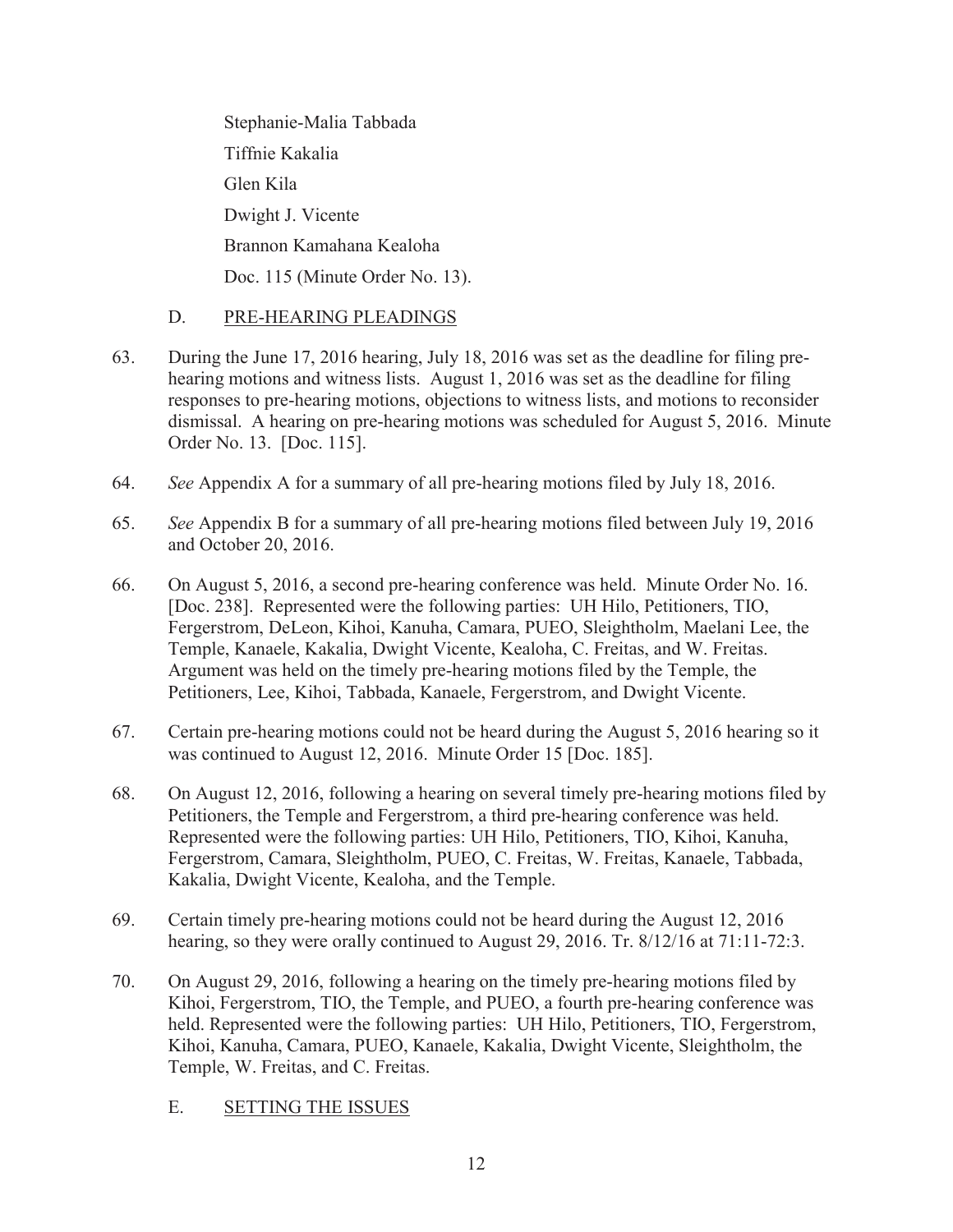- 71. On July 18, 2016, PUEO filed a Motion to Set the Issues, requesting that the Hearing Officer identify the specific issues to be addressed during the contested case hearing. [Doc. 99]. As summarized in Appendix A, multiple pleadings were filed both opposing and supporting PUEO's motion.
- 72. During the August 29, 2016 motion hearing, PUEO's Motion to Set the Issues was heard. Minute Order No. 21 [Doc. 344]. The Hearing Officer requested that PUEO submit a Proposed Minute Order Granting PUEO's Motion to Set Issues setting forth the issues to be addressed and issues not to be addressed in the contested case hearing, as ruled upon at the hearing. Tr. 8/29/16 at 83:5-19.
- 73. PUEO was given a deadline of September 9, 2016 by which to submit its Proposed Minute Order Granting PUEO's Motion to Set Issues. All other parties could submit responses or objections by September 19, 2016. Minute Order No. 21 [Doc. 344]. A summary of those pleadings is contained in Appendix A.
- 74. On September 23, 2016, Minute Order No. 19 was issued granting PUEO's Motion to Set Issues. [Doc. 281]. A summary of pleadings filed in response is contained in Appendix B.
- 75. Minute Order No. 19 limited the issues to be addressed in the contested hearing to the following inquiries:
	- a. Is the proposed land use, including the plans incorporated in the application, consistent with Chapter 183C of the Hawai`i Revised Statutes, the eight criteria in HAR § 13-5-30(c), and other applicable rules in HAR, Title 13, Chapter 5 Conservation District?
	- b. Is the proposed land use consistent with Article XII, Section 7 of the Hawai`i State Constitution and *Ka Pa'akai O Ka'aina v. Land Use Comm'n. State of*  Hawai'i, 94 Hawai'i 31, 7 P.3d 1068 (2000)?
	- c. Is the proposed land use consistent with Article XI, Section 1 of the Hawai'i State Constitution and the public trust doctrine?
- 76. Minute Order No. 19 also specifically ruled that the following issues were not to be addressed in the contested case hearing because they were not germane to the CDUA and/or within the subject-matter jurisdiction of this contested case proceeding:
	- a. The sovereignty of the Kingdom of Hawai`i or any other issues relating to the purported existence of the Kingdom of Hawai`i;
	- b. Challenges to the legal status of the State of Hawai`i; and
	- c. Challenges to the State's ownership and title to the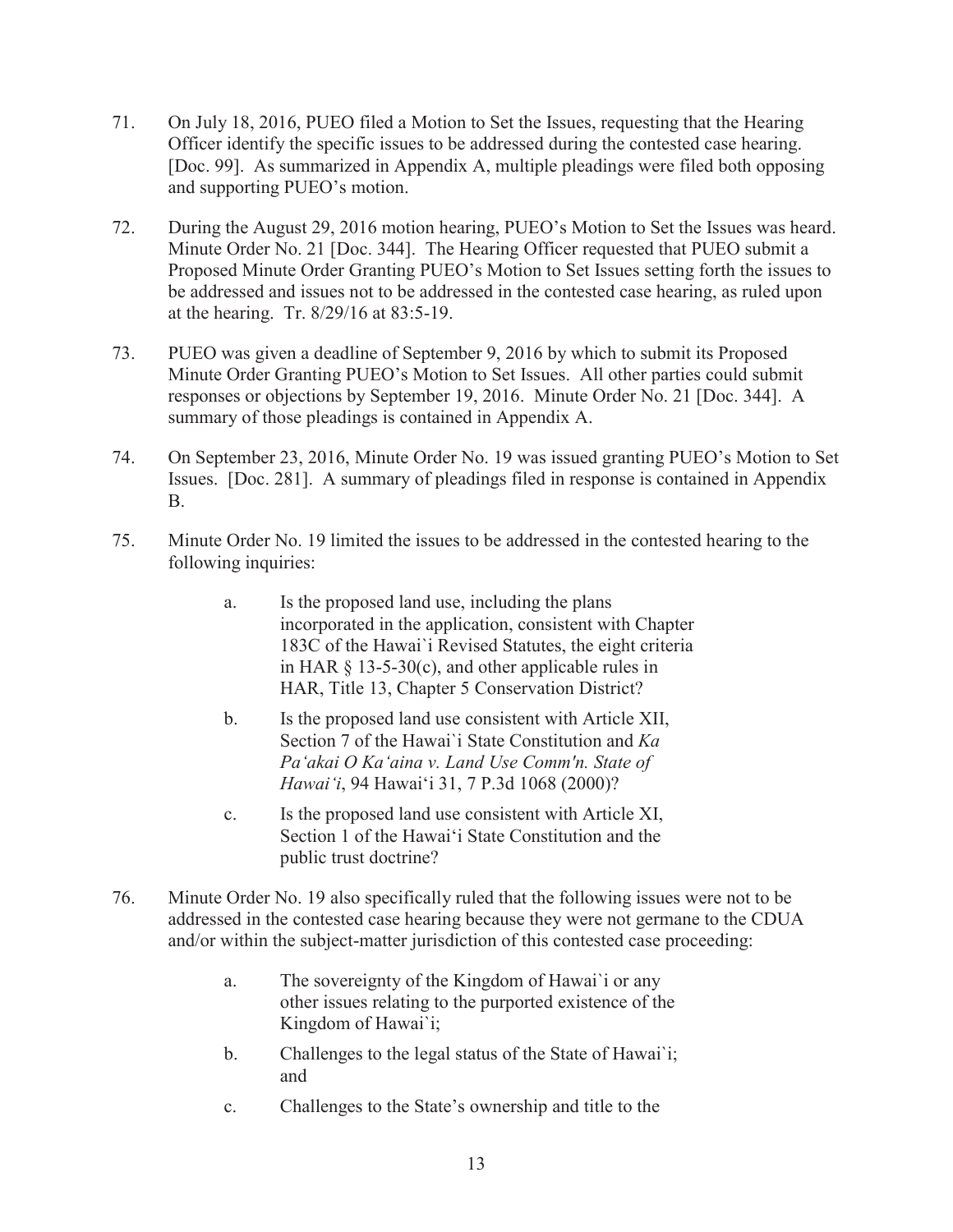lands related to this contested case hearing.

#### F. SITE VISIT

- 77. During the hearing on August 12, 2016, a site visit to Mauna Kea was scheduled for September 26, 2016. Minute Order No. 16. [Doc. 238]. Parties were given ten days from August 23, 2016 to respond to the proposed site visit.
- 78. On August 17, 2016, the following parties submitted site visit proposals and/or designations: W. Freitas, UH Hilo, Sleightholm, TIO, Petitioners, Fergerstrom, and C. Freitas. [Doc. 214-220]. On August 22, 2016, TIO filed Objections to the Petitioners' and C. Freitas' site visit recommendations. [Doc. 229 and 230]. On September 9, 2016, PUEO filed its site visit designation. [Doc. 255]. On September 14, 2016, Kihoi filed her site visit proposal. [Doc. 260].
- 79. At the August 29, 2016 pre-hearing conference, September 26, 2016 was set as the date for the Mauna Kea site visit. Minute Order No. 21 [Doc. 344].
- 80. On September 19, 2016, Minute Order No. 18 was issued which designated the individuals approved to attend the site visit to Mauna Kea, as well as the logistics for the site visit. Minute Order No. 18 [Doc. 274]. A summary of the multiple pleadings that were filed in response to Minute Order No. 18 is contained in Appendix B.
- 81. A site visit to Mauna Kea took place on September 26, 2016. Minute Order No. 16 [Doc. 238]. The site visit was conducted pursuant to an order regarding site visit. Minute Order No. 18 [Doc. 274]. The following sites were visited: the Batch Plant; the proposed Thirty-Meter Telescope site; and the Summit Loop road near the Keck Observatory. At the proposed Thirty Meter Telescope site, there was a demonstration of a red helium balloon attached to a 187-foot rope.
- 82. The Hearing Officer had a reasonable period of time and conditions for viewing the general landscape and areas proposed for the TMT Project, and the site visit is considered reasonable and appropriate for the purposes of the case.

## G. THE PRIOR CDUP WAS VOIDED BY THE BLNR

83. On October 14, 2016, the Board issued Minute Order No. 36, formally voiding the previously issued CDUP. Minute Order No. 36 [Doc. 376].

## H. SCHEDULING THE EVIDENTIARY HEARING

- 84. On July 21, 2016, Minute Order No. 13 was issued to inform the parties that the evidentiary hearing for this contested case proceeding would commence in October 2016. [Doc. 115].
- 85. During the August 5, 2016, August 12, 2016, and August 29, 2016 hearings, the parties were repeatedly informed by the Hearing Officer that the evidentiary hearing would likely be scheduled for several weekdays during October 2016. There were no objections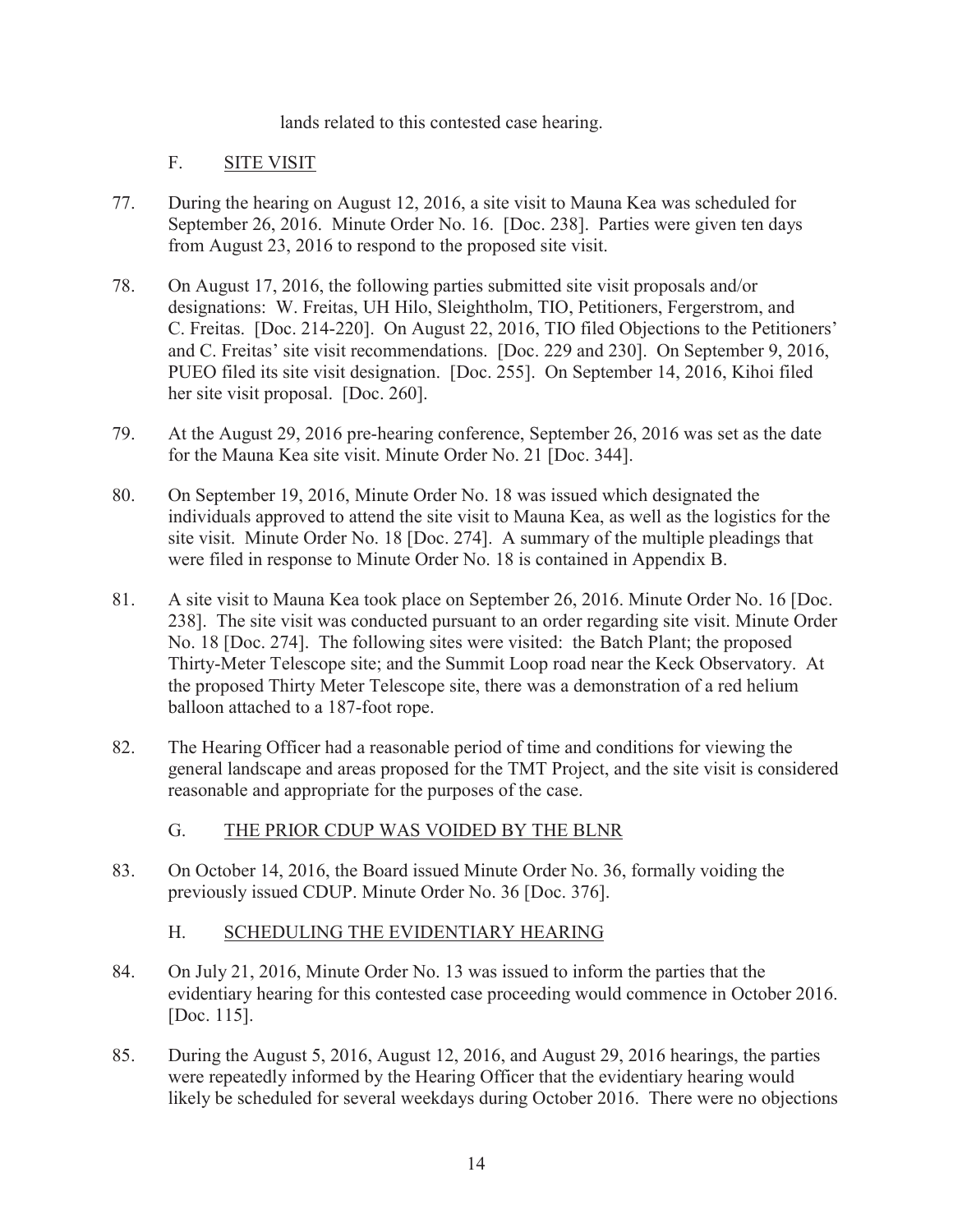raised at any time. Minute Order No. 16. [Doc. 238]. Tr. Vol. iv, 8/5/16 at 117:11-14; Tr. Vol. v, 8/12/16 at 118:25-119:1; Tr. Vol. vi, 8/29/16 at 99:21-100:6.

- 86. On September 8, 2016, Wurdeman filed a request to: (1) set a staggered briefing schedule for opening briefs, witness lists, written direct testimony, exhibit lists and exhibits; and (2) set the evidentiary hearing for some time after November 10, 2016, excluding certain dates for which Wurdeman represented that he had scheduling conflicts. [Doc. 254].
- 87. On September 20, 2016, a Notice of Contested Case Hearing was issued, informing the parties that the hearing would commence on October 11, 2016. [Doc. 276].
- 88. On September 23, 2016, Wurdeman submitted correspondence advising that he was unavailable on October 11, 2016. [Doc. 282]. Wurdeman represented that he would be out of state on matters for a client that was "set a number of months ago," and also to inquire whether the evidentiary portion of the hearing would begin as noticed on October 11, 2016. [Doc. 282].
- 89. On October 3, 2016, a fifth pre-hearing conference was held where all parties were verbally ordered to submit final witness lists, exhibit lists, prehearing statements ("**PHS**"), and any subpoena requests by October 11, 2016. Tr. 10/3/16 at 78:19-21.
- 90. During the hearing on October 3, 2016, Wurdeman was advised by the Hearing Officer that "you were on notice, considerable notice that the hearing is going to be in October. You didn't say anything." Tr. 10/3/16 at 103:12-14. Nevertheless, the commencement of the evidentiary portion of the contested case hearing was moved from the originallyscheduled date of October 11, 2016 to October 18, 2016, to accommodate Wurdeman's schedule, including a trip to a conference in Las Vegas. *Id.* at 21:20-24:12.
- 91. On October 6, 2016, an Amended Notice of Contested Case Hearing was issued, informing parties that the hearing would commence on October 18, 2016. [Doc. 325].
- 92. On October 10, 2016, Wurdeman filed a Notice of Withdrawal of Counsel. [Doc. 341]. As such, also on October 10, 2016, Petitioners' filed a List of E-Mail Addresses for Service of Process. [Doc. 342]. On October 11, 2016, Yuklin Aluli, Esq. and Dexter Kaiama, Esq. filed a Notice of Appearance of Co-Counsel on behalf of KAHEA. [Doc. 362].
- 93. On October 13, 2016, UH Hilo filed a Statement of Position. [Doc. 369]. On October 17, 2016, the Temple filed a Response to the UH Hilo's Statement of Position. [Doc. 386].
- 94. On October 17, 2016, a sixth pre-hearing conference was held. Wurdeman was not present and the Petitioners entered their own appearance as *pro se* parties, except for KAHEA, which was represented by Ms. Yuklin Aluli. Tr. 10/17/16 at 4:6-5:11.
- 95. Each of the Petitioners was questioned regarding Wurdeman's Notice of Withdrawal. Tr. 10/17/16 at 19:10-44:23. The Petitioners each confirmed that they had no objection to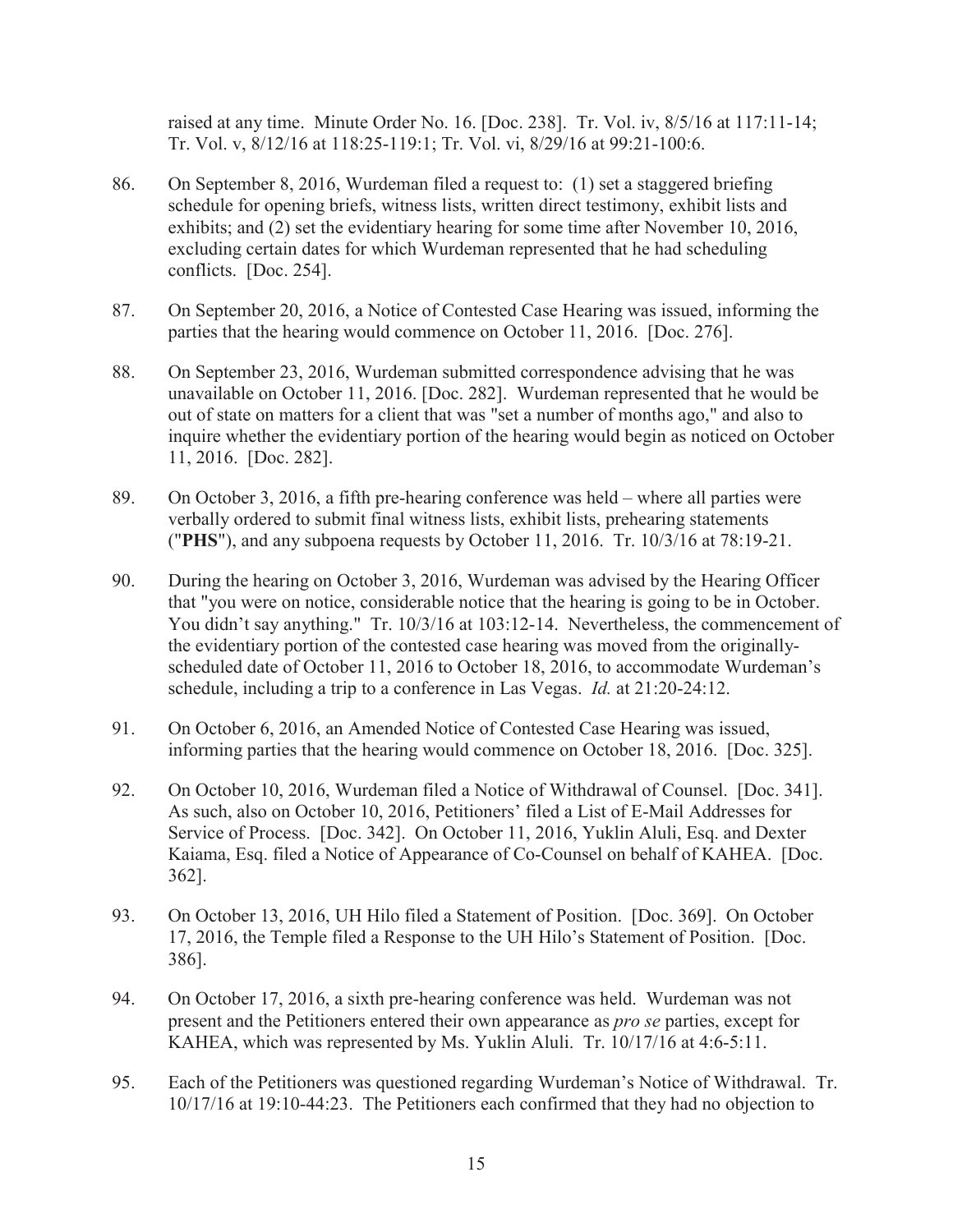Wurdeman's Notice of Withdrawal and that they were each prepared to proceed *pro se.*  Tr. 10/17/16 at 19:10-45:3.

96. Given Wurdeman's last minute withdrawal, commencement of the evidentiary hearing was continued to October 20, 2016. Tr. 10/17/16 at 111:9-111:12.

# **III. PROCEDURAL HISTORY: EVIDENTIARY HEARING**

- 97. The evidentiary hearing for this contested case proceeding commenced on October 20, 2016. *See* Appendix C for a summary of all motions filed between October 20, 2016 and March 2, 2017.
- 98. Testimony was taken during the following forty-four days:

October 20, 24, 25, 26, 27, 31, 2016; November 2, 15, 16, 2016; December 1, 2, 5, 6, 8, 12, 13, 16, 19, 20, 2016; January 3, 4, 5, 9, 10, 11, 12, 19, 23, 24, 25, 26, 30, 31, 2017; February 13, 14, 15, 16, 21, 22, 23, 27, 28, 2017; and March 1, 2, 2017.

- 99. At an October 17, 2016 pre-hearing conference, the parties were advised that each witness would be allowed up to 10 minutes to summarize his or her written direct testimony at the commencement of testimony. The elective summary would be followed by any cross-examination and re-direct examination of the witness. Vol. viii, Tr. 10/17/16 at 64:12-64:23.
- 100. On October 20, 2016, UH Hilo offered Perry White as an expert in land use planning and analysis. Vol. 1, (White) Tr. 10/20/16 at 45:5-45:7. After hearing objections from Petitioners and Opposing Intervenors, the Hearing Officer determined that no parties or witnesses would be formally designated as experts and that the witness's credentials will simply go to the weight to be given his or her testimony. Vol. 1, (White) Tr. 10/20/16 at 52:24-53:21.
- 101. Based on the length of the cross-examinations conducted by the Petitioners and Opposing Intervenors over the first five days of the evidentiary hearing, and pursuant to HAR § 13-1-32(h), on October 31, 2016, a 30-minute time limit was imposed on crossexaminations, subject to extensions of time for good cause shown. Tr. 10/31/16 at 11:23- 12:6. Throughout the proceeding, the Hearing Officer would warn parties when they had reached or exceeded the 30-minute limit. Upon a showing of good cause, the Hearing Officer would afford extensions of time for further cross-examination. *See*, *e.g.*, (Rechtman) Tr. 12/20/16 at 172:18-22 (giving W. Freitas approximately an hour and a half to cross-examine Rechtman); *see also* Tr. 11/16/16 at 209:13-209:14; Tr. 12/1/16 at 142:22-144:7, 150:21-150:25; Tr. 12/2/16 at 85:10-85:13, 89:5-89:11; (Nagata) Tr. 12/8/16 at 157:14-159:13, 221:18-221:24; (Nagata) Tr. 12/13/16 at 31:17-31:21, 39:15-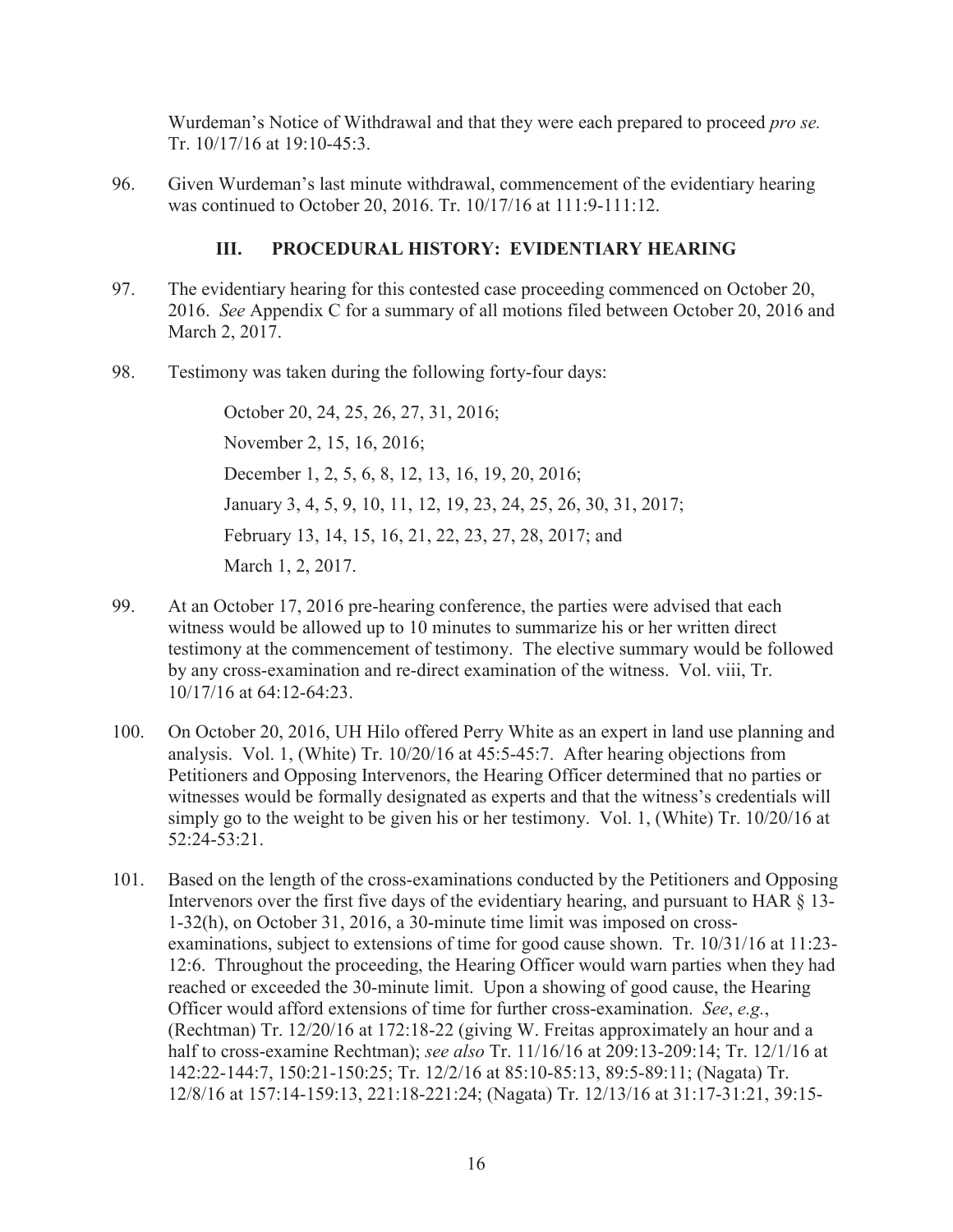41:22.

- 102. UH Hilo presented its case-in-chief from October 20, 2016 through December 13, 2016. UH Hilo presented the following witnesses: Perry White ("**White**"), James Hayes ("**Hayes**"), Dr. Günther Hasinger ("**Dr. Hasinger**"), Chad Baybayan ("**Baybayan**"), Dr. Robert McLaren ("**Dr. McLaren**"), Wallace Ishibashi ("**Ishibashi**"), Dr. Clifford Smith ("**Dr. Smith**"), Hon. Walter Heen ("**Judge Heen**"), Fritz Klasner ("**Klasner**"), Richard Nees ("**Nees**"), Stephanie Nagata ("**Nagata**"), and Tom Nance ("**Nance**"). The written direct testimony of each of those witnesses was admitted into evidence and fully considered, as well as the curriculum vitae of White, Dr. Hasinger, Hayes, Dr. McLaren, Baybayan, Nees, Dr. Smith, and Nance. Minute Order No. 44; Exs. A-30, A-32, A-35, A-127, A-120, A-119, A-37, A-43.
- 103. On November 2, 2016, Fergerstrom requested that he be allowed to recall White as a witness, claiming that he was previously unable to effectively cross-examine White due to his purported lack of exhibits. Vol. 7, Tr. 11/2/16 at 242:10-243:13. *See*  Fergerstrom's *Opposition to University of Hawai`i Confirmation of Exhibits and Direct Written Testimonies of Witnesses to be Entered into Evidence; Motion to Recall Mr. Perry White*.
- 104. On January 11, 2017, Fergerstrom withdrew his motion to recall White. He also noted that he was simultaneously withdrawing a prior oral request to recall Dr. Gary Sanders ("**Dr. Sanders**"). Tr. 1/11/17 at 13:22-14:2.
- 105. TIO presented its case from December 16, 2016 through January 5, 2017. TIO presented the following witnesses: Professor David Callies ("**Prof. Callies**"), Naea Stevens ("**N. Stevens**"), Dr. Ed Stone ("**Dr. Stone**"), Robert Rechtman ("**Rechtman**"), Dr. Sanders, Dr. Heather Kaluna ("**Dr. Kaluna**"), and Dr. Paul Coleman ("**Dr. Coleman**").
- 106. A deadline to submit notice of subpoenas was set for one week after the close of TIO's case ((Rechtman) Tr. 12/20/16 at 231:7-231:12).
- 107. On January 8, 2017, the Temple filed a Request to Subpoena David Lassner, President of the University of Hawai'i System ("**President Lassner**") and DLNR Employee, to Testify on Whether DLNR has a Form to Fill Out Requesting Permission to Build an Altar on Mauna Kea. [Doc. 438 and 439].
- 108. On January 12, 2017, the Flores-Case 'Ohana served a Request for Witness Subpoena for "John Doe" and for a Subpoena Duces Tecum to disclose unidentified Mauna Kea Observatories Support Services employee involved with the destruction of ahu (shrine) on Mauna Kea in August of 2015. [Doc. 447]. The Flores-Case 'Ohana also served a Request for Witness Subpoena for Samuel Lemmo ("**Lemmo**"), Administrator, Office of Conservation and Coastal Lands ("OCCL"), DLNR, State of Hawai'i. [Doc. 448]. The Flores-Case 'Ohana subsequently filed its Requests with OCCL on January 25, 2017.
- 109. On January 19, 2017, UH Hilo filed its Objections to the Requests for Subpoenas for "John Doe," Lemmo, and President Lassner. [Docs. 443, 444, 445].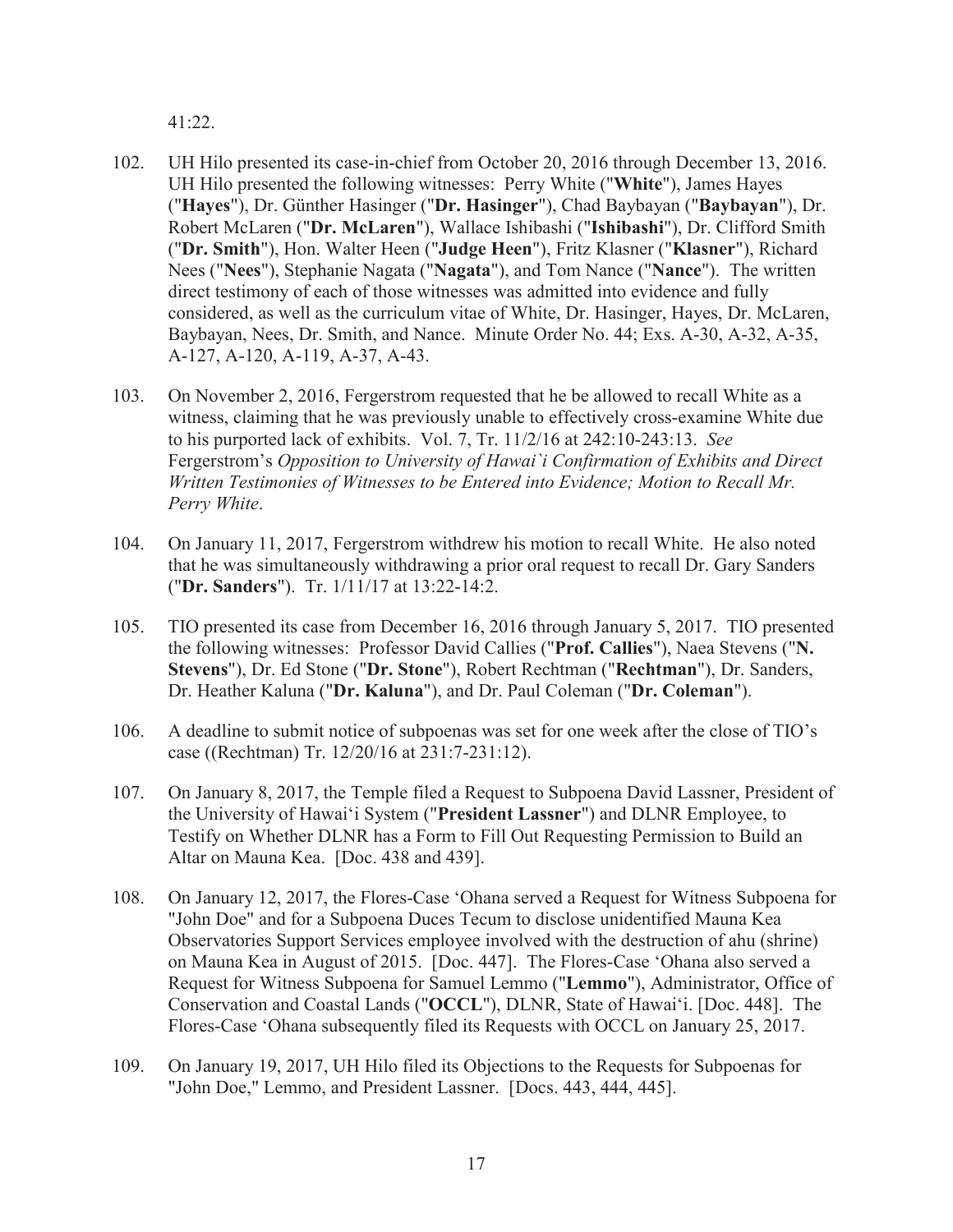- 110. A hearing on the requests for subpoenas was held on January 25, 2017 (Tr. 1/25/17 at 215:22-243:10), on January 26, 2017 (Tr. 1/26/17 at 12:12-15:25), and on January 30, 2017 ((Flores) Tr. 1/30/17 at 14:21-29:11). The requests for subpoenas for President Lassner and "John Doe" were denied as the offers of proof for the proposed testimony of both witnesses were considered to be irrelevant and immaterial. Tr. 1/26/17 at 12:12- 13:10. The Flores-Case 'Ohana's Request for Subpoena for Samuel Lemmo was granted for the reasons stated in Minute Order No. 42 [Doc. 464].
- 111. The Petitioners and Opposing Intervenors presented their combined case from January 9, 2017 through March 2, 2017. They presented the following witnesses: Dr. Ku Kahakalau ("**Dr. Kahakalau**"), Professor Candace Fujikane ("**Prof. Fujikane**"), Marti Townsend ("**Townsend**"), Laulani Teale ("**Teale**"), David Frankel ("**Frankel**"), Case, Professor Jonathan Osorio ("**Prof. Osorio**"), Narissa Spies ("**Spies**"), Dr. Kehaunani Abad ("**Dr. Dr. Abad**"), Hansen, Diana LaRose (**"LaRose**"), Michael Lee, Fergerstrom, Dr. Taualii, Ku'ulei Kanahele ("Kanahele"), Ching, Professor Peter Mills ("Prof. Mills"), Davin Vicente ("**Davin Vicente**"), Dr. Manulani Aluli Meyer ("**Dr. Aluli Meyer**"), Flores, Ward, Neves, Pisciotta, Sleightholm, Kihoi, Sara Kihoi ("**S. Kihoi**"), Ruth Aloua ("**Aloua**"), Hawane Rios ("**Rios**"), Professor Gregory Johnson ("**Prof. Johnson**"), Nanci Munroe ("**Munroe**"), Susan Rosier ("**Rosier**"), C. Freitas, Nelson Ho ("**N. Ho**"), N. KaopuaGoodyear ("**Prof. Kaopua-Goodyear**"), Professor Joseph Keaweaimoku Kaholokula ("**Prof. Kaholokula**"), Tammie Noelani Perreira ("**Perriera**"), Tajon, Kakalia, Lemmo, Brian Cruz ("**Cruz**"), Mililani Trask ("**Trask**"), Kahuna Frank Nobriga ("**Nobriga**"), Kanaele, Wiremu Carroll ("**Carroll**"), Ronald Fujiyoshi ("**Fujiyoshi**"), and W. Freitas.
- 112. On January 23, 2017, Fergerstrom called Professor Williamson Chang ("**Prof. Chang**") to testify regarding challenges to the State of Hawaii's title to Mauna Kea. Tr. 1/23/17 at 156:18-166:25. Based upon the offer of proof submitted by Fergerstrom, Prof. Chang's testimony was excluded on the grounds that it was irrelevant and immaterial to the issues in this proceeding. Tr. 1/23/17 at 167:1-11; Minute Order Nos. 14 [Doc. 124], 17 [Doc. 245], 19 [Doc. 281], 25 [Doc. 348], and 29 [Doc. 352].
- 113. PUEO presented its witnesses on February 15, 2017 and February 21, 2017. PUEO presented the following witnesses: Keahi Warfield ("**Warfield**"), Richard Ha ("**R. Ha**"), Elroy Osorio ("**E. Osorio**"), and William Brown ("**Brown**").
- 114. On February 23. 2017, Holi testified as a Hearing Officer witness.
- 115. No other witnesses were called or scheduled for testimony other than those set forth above.

## **IV. PROCEDURAL HISTORY: POST-HEARING**

116. On March 1, 2017, a deadline of March 9, 2017 was set for parties to file written motions to move Written Direct Testimonies and exhibits into evidence that had already been introduced or referred to in the evidentiary portion of the contested case hearing. No new exhibits were to be included if not previously introduced or referred to before the close of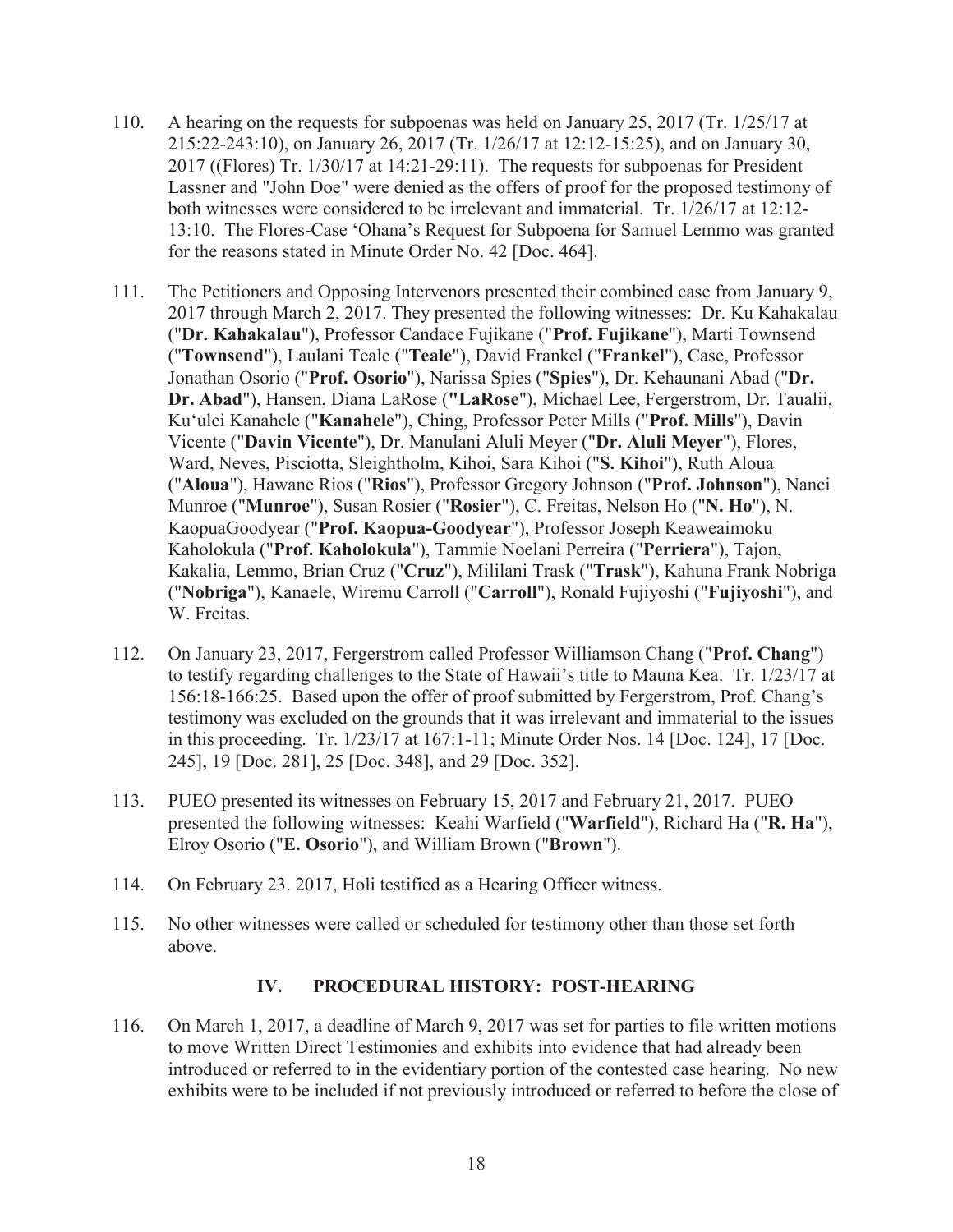the evidentiary hearing on March 2, 2017. March 16, 2017 was set as the deadline for any objections if a party believed the exhibits sought to be moved into evidence were not "appropriate, or grounded, or relevant". Tr. 3/1/17 at 253:10-253:21. *See* Appendix D for a summary of all evidentiary motions and post-hearing filings.

- 117. On March 1, 2017, a discussion about the availability of copies of the transcripts of the proceedings in select libraries was held. In addition, the Hearing Officer advised that the parties would be required to submit any proposed findings of fact and conclusions of law within thirty days from when the transcripts were made available. Tr. 3/1/17 at 256:2-256:9.
- 118. On April 19, 2017, Minute Order No. 43 was issued informing parties that complete copies of the transcripts were available for reviewing at five locations. Minute Order No. 43 [Doc. 552]. Minute Order No. 43 established the deadline of May 30, 2017 for any proposed decision and order, findings of fact and conclusions of law. Minute Order No. 43 [Doc. 552].
- 119. Multiple motions for reconsideration of Minute Order No. 43 were filed and subsequently denied by Minute Order No. 50 [Doc. 646]. *See* Appendix D.
- 120. On April 20, 2017, Minute Order No. 44 was issued, ruling on all submitted motions to admit evidence. Minute Order No. 44 [Doc. 553].
- 121. Multiple motions for reconsideration of Minute Order No. 44 were filed and subsequently addressed by Minute Order No. 51 [Doc. 647]. *See* Appendix D. On May 26, 2017, Amended Minute Order No. 44 was issued. [Doc. 649].

## **V. PROPOSED FINDINGS OF FACT, CONCLUSIONS OF LAW, AND DECISION AND ORDER**

- 122. The Hearing Officer issued her Proposed Findings of Fact, Conclusions of Law, and Decision and Order ("FOF, COL, D&O") on July 26, 2017. [Doc. 783].
- 123. Exceptions to the Proposed FOF, COL, D&O were filed on August 21, 2017, and briefs responding to the exceptions were filed on September 11, 2017. *See* Appendix E. [Doc. 803, 805-831, 835-846, 848-857].
- 124. The BLNR heard oral arguments on the parties' exceptions to the Proposed FOF, COL, D&O on September 20, 2017.
- 125. During the oral arguments, several parties asked the BLNR to stay the CDUP, if granted, pending appeal. The Chairperson instructed the parties to submit their motions in writing.
- 126. On September 20 and 21, 2017, the Temple, the Flores-Case 'Ohana, C. Freitas, W. Freitas, Ching, MKAH, Pisciotta, Neves, and Fergerstrom, filed motions to stay the CDUP, if granted, pending appeal. [Doc. 866-867, 869-871, 873].